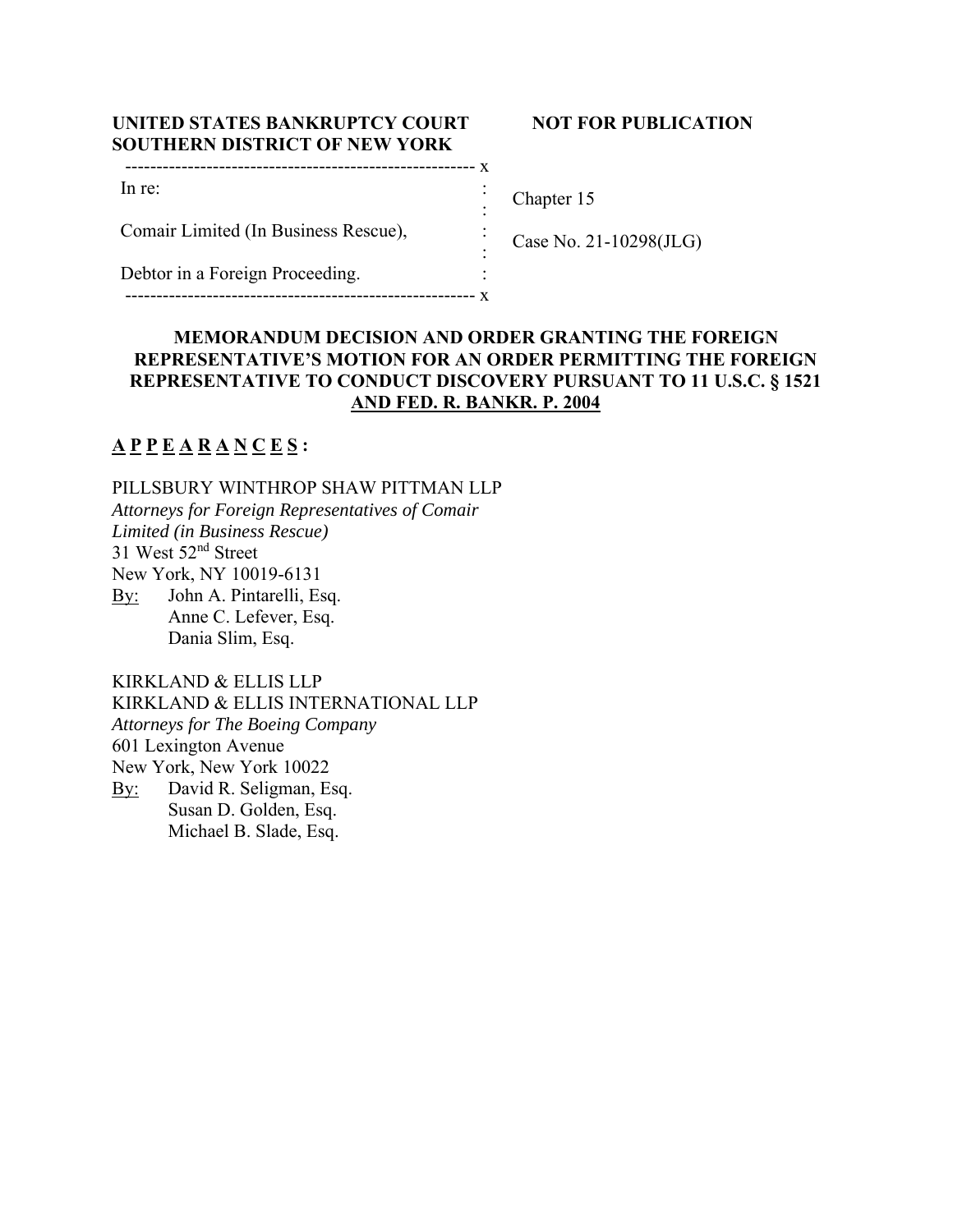### **HON. JAMES L. GARRITY, JR. U.S. BANKRUPTCY JUDGE**

# **Introduction1**

Before the Court is the motion (the "Motion")<sup>2</sup> of Richard A. Ferguson, in his capacity as

the Business Rescue Practitioner and foreign representative (the "Foreign Representative") of

Comair Limited (the "Debtor"<sup>3</sup> or "Comair") for the entry of an order permitting him to conduct

discovery of The Boeing Company ("Boeing") pursuant to section 1521 of the Bankruptcy Code

and Rules 2004 and 9016 of the Federal Rules of Bankruptcy Procedure. Boeing opposes the

Motion (the "Response").<sup>4</sup> The Foreign Representative filed a reply to the Response (the

"Reply"). $5$ 

For the reasons set forth below, the Court finds that the Foreign Representative has

established grounds under section  $1521(a)(4)$  to conduct discovery of Boeing relating to causes

of action that Comair may hold against Boeing and the extent of Comair's potential monetary

<sup>1</sup> Unless otherwise specified, citations to "[ECF No. ]" refer to documents filed on the electronic docket of the instant proceeding (Case No. 21-10298).

<sup>2</sup> *See Motion for an Order Permitting the Foreign Representatives to Conduct Discovery Pursuant to 11 U.S.C. § 1521 and Fed. R. Bankr. P. 2004* [ECF No 13-1]. In support of the Motion, the Foreign Representative relied on the *Declaration of Shaun Collyer in Support of Chapter 15 Petition for Recognition as Foreign Main Proceeding* [ECF No. 3] ("Collyer Decl.") and the *Declaration of Natascha Harduth in Support of Chapter 15 Petition for Recognition as Foreign Main Proceeding* [ECF No. 4] ("Harduth Decl.").

<sup>3</sup> Under chapter 15, the term "debtor" "means an entity that is the subject of a foreign proceeding." 11 U.S.C. §  $1502(1)$ .

<sup>4</sup> *See Objection of The Boeing Company to Motion for an Order Permitting the Foreign Representative to Conduct Discovery Pursuant to Section 1521 of the Bankruptcy Code and Rule 2004 of the Federal Rules of Bankruptcy Procedure* [ECF No. 21].

<sup>5</sup> *See Reply in Further Support of Motion for an Order Permitting the Foreign Representatives to Conduct Discovery Pursuant to 11 U.S.C. § 1521 and Fed. R. Bankr. P. 2004* [ECF No. 24]. In support of the Reply, the Foreign Representative submitted *the Declaration of Eric Levenstein in Support of the Motion for an Order Permitting the Foreign Representative to Conduct Discovery Pursuant to 11 U.S.C. § 1521 and Fed. R. Bankr. P. 2004* [ECF No. 24-1] (the "Levenstein Declaration"). The Court conducted a telephonic hearing on the Motion. During the hearing, counsel for Boeing raised issues with respect to the admission of the Levenstein Declaration into the evidentiary record of the hearing. After discussion on the record among the Court and counsel, the Foreign Representative elected to go forward with the hearing without the Levenstein Declaration.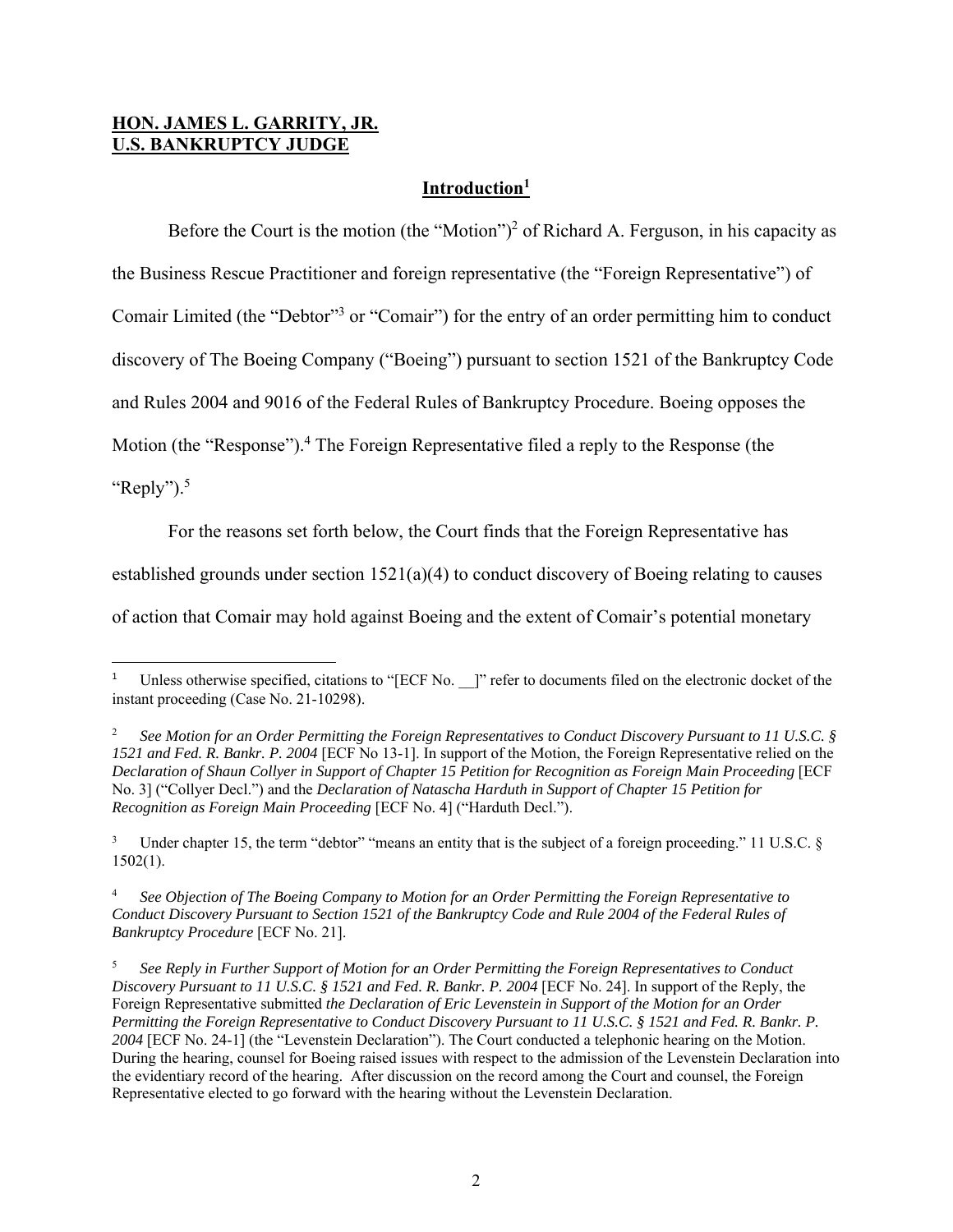recovery from Boeing. The Court directs the parties to meet and confer in an effort to resolve their disputes regarding the breadth of the Foreign Representative's Request for Production (defined below). To the extent that they are unable to resolve their disputes, they are directed to contact Chambers to schedule a conference in accordance with Local Bankruptcy Rule 7007-1 and the Court's Chambers' Rules governing discovery disputes.

#### **Jurisdiction**

 This Court has jurisdiction over this matter pursuant to 28 U.S.C. §§ 157 and 1334 and the *Amended Standing Order of Referral of Cases to Bankruptcy Judges*, dated January 31, 2012 (Preska, C.J.). This is a core proceeding under 28 U.S.C.  $\S 157(b)(2)(P)$ .

#### **Background**

#### **The South African Business Rescue Proceeding**

 Comair is one of the largest regional commercial airline companies in southern Africa. *See* Collyer Decl. ¶ 9. It operates its airline business under two brands, British Airways, as part of a license agreement with British Airways PLC, and Kulula.com. *Id.* In or about May 2020, Comair employed more than 2,000 employees and operated a fleet of 27 aircraft. *Id.* Comair's airline business offers scheduled and non-scheduled, full, and low-cost airline services within southern Africa. *Id.*

 During the period of 2015 through 2019, Comair experienced significant financial challenges as, among other things, its total debt rose approximately \$200 million to \$350 million, as it sought to renew its aircraft fleet and incurred related capital expenditures; its financing expenses and operating costs grew at a rate that outpaced revenue growth; and between 2018 and 2019, its operating profits (before interest expense) fell by nearly \$46 million to less than \$1 million. *Id*. ¶ 12. To make matters worse, effective March 26, 2020, the President of South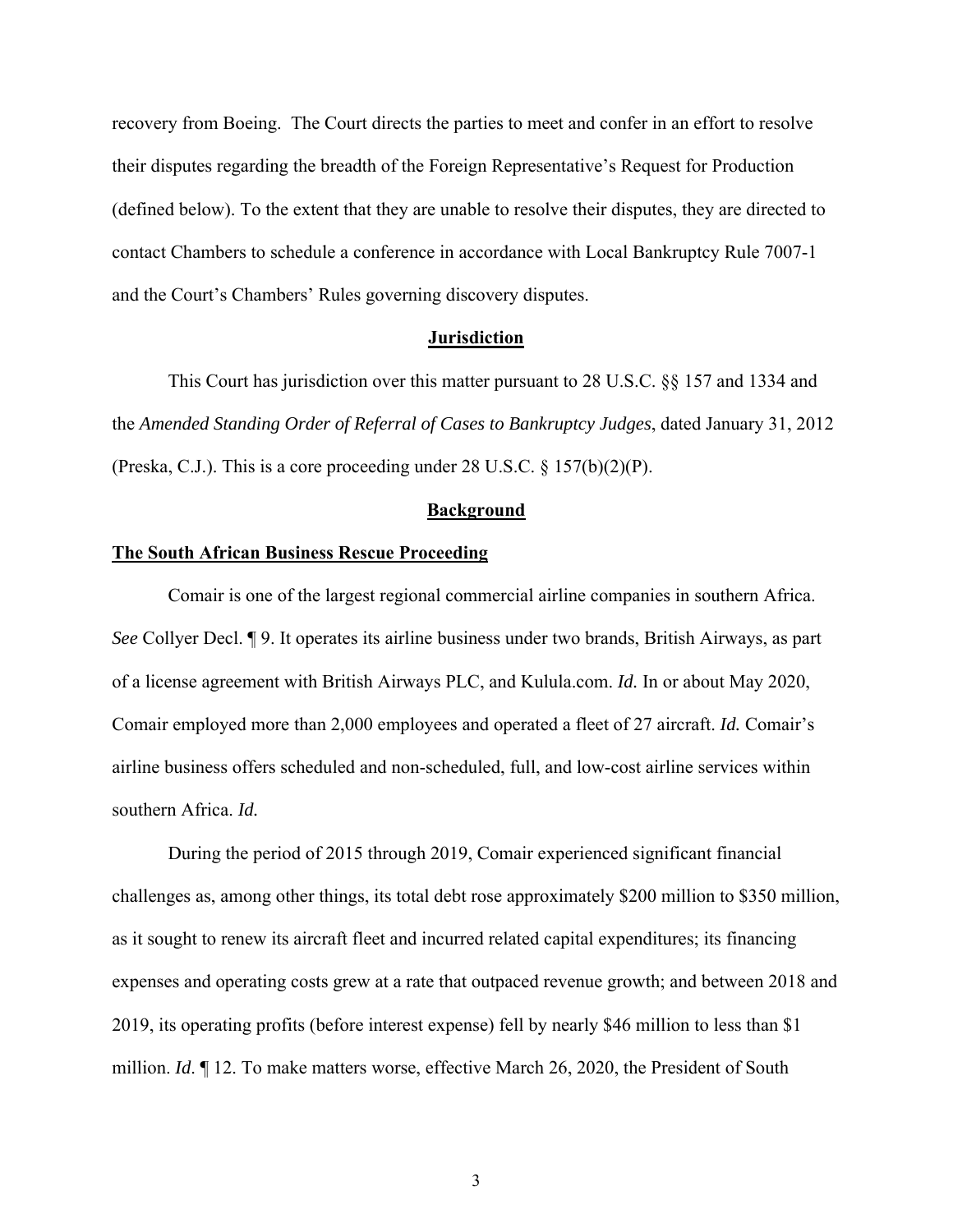Africa imposed a nationwide lock-down and travel ban to curb the spread of COVID-19. *Id*. ¶ 15. The grounding of aircraft and unprecedented COVID-19 crisis severely adversely impacted Comair's operations and further compromised its already unstable financial situation. *Id*. In response to the travel ban, Comair took aggressive measures to rightsize operations and become more efficient. *Id*. ¶ 16. To preserve liquidity and strengthen its balance sheet, Comair cancelled its pending acquisitions, deferred investments, cut jobs and salaries, and reduced operational costs. *Id*. Still, Comair continued to experience mounting losses and depressed revenues and could not meet its ongoing financial obligations. *Id*. ¶ 17.

 On May 4, 2020, Comair's board of directors adopted a board resolution to commence business rescue proceedings and appoint Richard Ferguson and Shaun Collyer as joint business rescue practitioners (the "Business Rescue Practitioners") under Chapter 6 of the South African Companies Act 71 of 2008 (the "Companies Act"). <sup>6</sup> Collyer Decl. ¶ 17, Ex. A (the "Board Resolution"). On May 5, 2020, Comair commenced its business rescue proceeding (the "South African Proceeding") by filing the Board Resolution and the Notice of Beginning of Business Rescue Proceedings (Form CoR 123.1) with the Companies and Intellectual Property Commission of the Republic of South Africa ("Commission"). *Id*. ¶ 2. That same day, it filed its Notice of Appointment of Business Rescue Practitioners (Form CoR123.2), together with supporting documents, with the Commission. *Id*. On May 7, 2020, Messrs. Ferguson and Collyer caused notice of the commencement of the South African Proceeding and of their appointment as Business Rescue Practitioners to be provided to creditors, shareholders, employee representatives and other affected persons. *Id.* ¶ 23.

<sup>6</sup> A copy of the Companies Act is annexed as Exhibit A to the Harduth Declaration.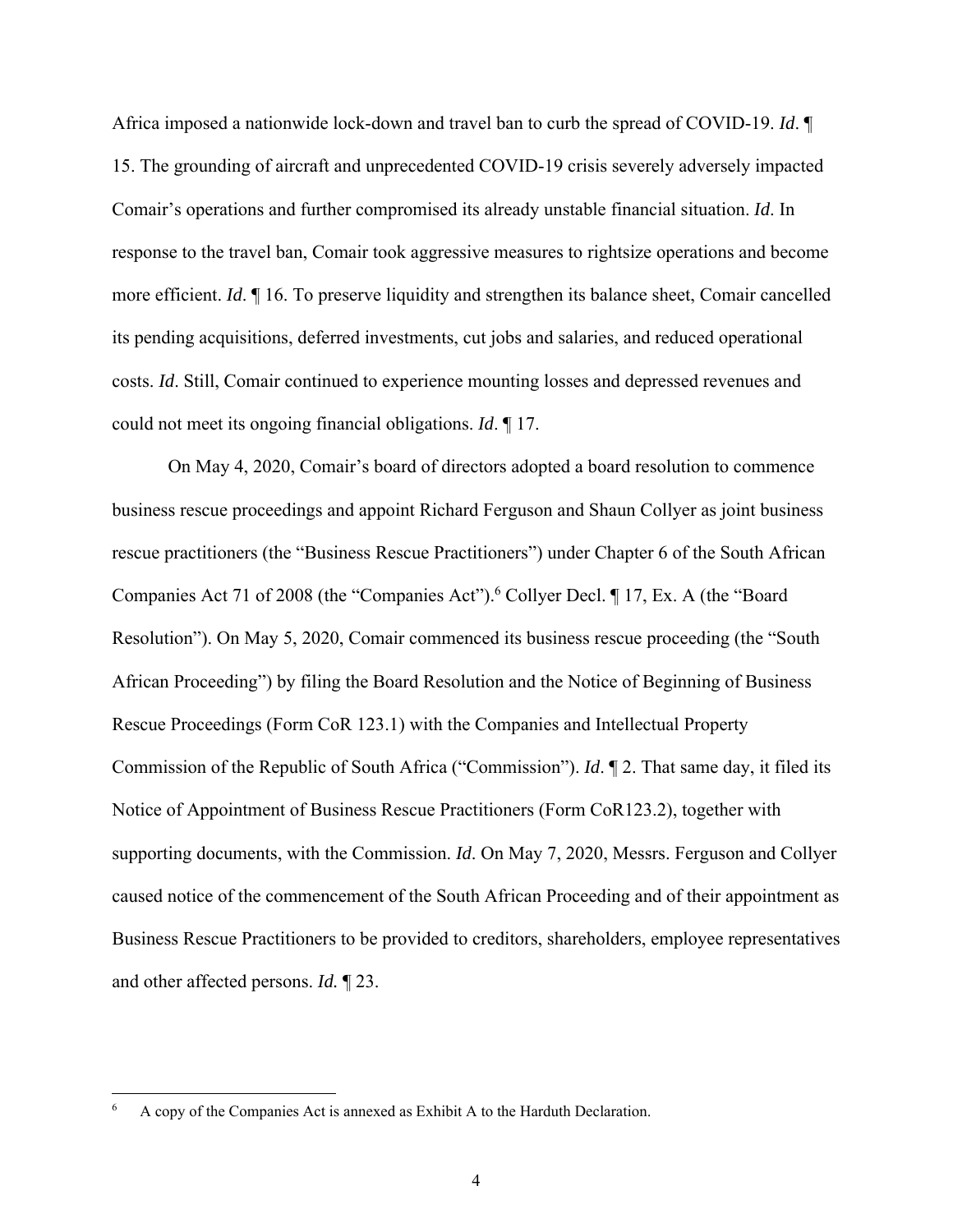A business rescue proceeding facilitates the rehabilitation of a financially distressed company by providing for, among other things, "the development and implementation, if approved, of a business rescue plan to rescue the company by restructuring its business, property, debt, affairs, and equity in a manner that maximizes the likelihood of the company continuing into existence on a solvent basis or, if that is not possible, results in a better return for the company's creditors or shareholders than would result from the immediate liquidation of the company." Harduth Decl.  $\sqrt{\frac{8}{18}}$  (quoting Companies Act  $\sqrt{\frac{8}{128}}$  128(1)(b)). Comair commenced the South African Proceeding in an effort to save the company from liquidation. Collyer Decl. ¶ 22. Its key objectives included "[(i)] discharging certain pre-filing liabilities, [(ii)] cutting the size of [its] aircraft fleet and thereby reducing operating expenses on a go-forward basis, [(iii)] renegotiating and/or refinancing certain aircraft finance and lease agreements, [(iv)] identifying unprofitable business segments and selling or otherwise disposing of related assets,  $[(v)]$  raising new debt and equity financing to fund the company following emergence, and [(vi)] providing a meaningful distribution to creditors." *Id.*

 On September 2, 2020, after discussions and negotiations with Comair's management, shareholders, creditors' committee and an employee representatives committee, the Business Rescue Practitioners published a business rescue plan (the "Rescue Plan").7 *Id*. ¶¶ 24, 27. On September 18, 2020, a majority (93%) of Comair's creditors approved the Rescue Plan. *Id*. ¶ 29. The Rescue Plan contemplates funding of up to ZAR1.2 billion (\$80 million), including ZAR600 million (\$40 million) of new debt, ZAR100 million (\$6.67 million) in pre-payments from certain trade counterparties, and ZAR500 million (\$33.33 million) of new equity capital provided by investors. *Id*. ¶ 28. As a condition precedent to the new equity investment, Comair was required

<sup>7</sup> A copy of the Rescue Plan is annexed as Exhibit 2 to the Response.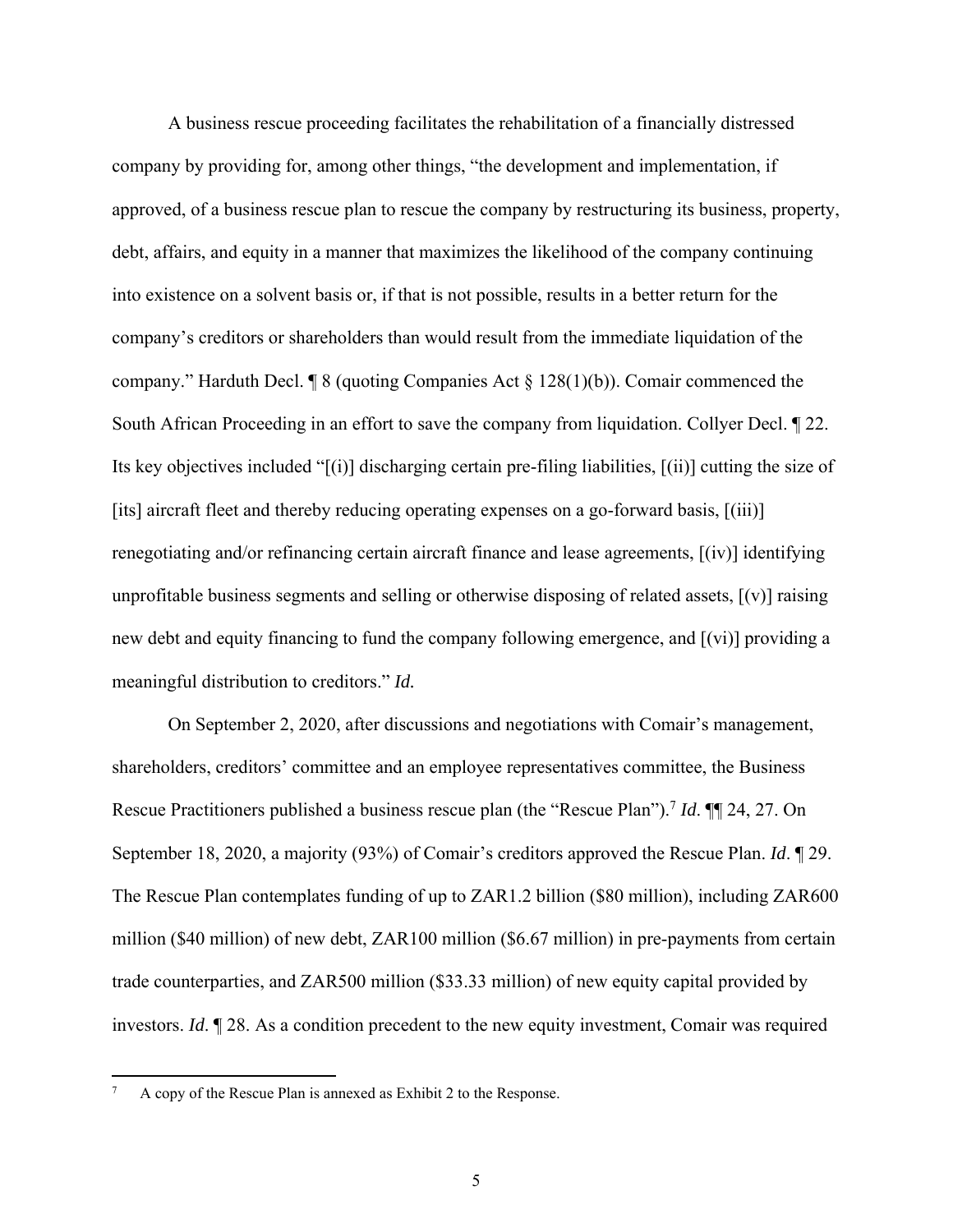to negotiate a collective agreement with its trade unions to reduce its workforce by 400 or roughly 20%. *Id.* The Rescue Plan also contemplates a reduction in Comair's fleet from 27 to 25 aircraft (15 owned and 10 leased). *Id.* 

The Rescue Plan, as approved, includes a procedure for the Business Rescue Practitioners to amend the Rescue Plan. *See* Rescue Plan § 13. In part, it states:

> The [Business Rescue Practitioners] shall have the ability, in their sole and absolute discretion, to amend, modify or vary any provision of this Business Rescue Plan, provided that (i) any amendment will not be materially prejudicial to any of the Affected Persons; [and] (ii) at all times the [Business Rescue Practitioners] act reasonably[.]

*Id.* § 13.2. The plan further specifies that any amendment will take effect 24 hours after the Business Rescue Practitioners provide written notice of the amendment to all "Affected Persons," defined as Comair's shareholders, creditors, and employees. *Id*. §§ 13.3, 1.3.3; *see also id*. § 13.5 (requiring approval of amendment by those "materially prejudic[ed]" by the amendment). In addition, the Rescue Plan requires that the Business Rescue Practitioners "provide regular monthly updates relating to the Business Rescue Proceedings and the Implementation of the  $\lceil \cdot \rceil$  Rescue Plan  $\dots$  in accordance with section 132(3)(a) of the Companies Act" as long as the Rescue Plan has not concluded (the "Status Updates"). *See id*. § 4.4.<sup>8</sup> The Business Rescue Practitioners have issued Status Updates. *See*, *e.g*., July 8, 2021 Status Update (defined and discussed below).9

Companies Act  $\S$  132(3)(a).

<sup>8</sup> Section 132(3)(a) of the Companies Act states:

If a company's business rescue proceedings have not ended within three months after the start of those proceedings, or such longer time as the court, on application by the practitioner, may allow, the practitioner must— (a) prepare a report on the progress of the business rescue proceedings, and update it at the end of each subsequent month until the end of those proceedings[.]

<sup>9</sup> A copy of the July 8, 2021 Status Update is annexed as Exhibit 4 to the Response.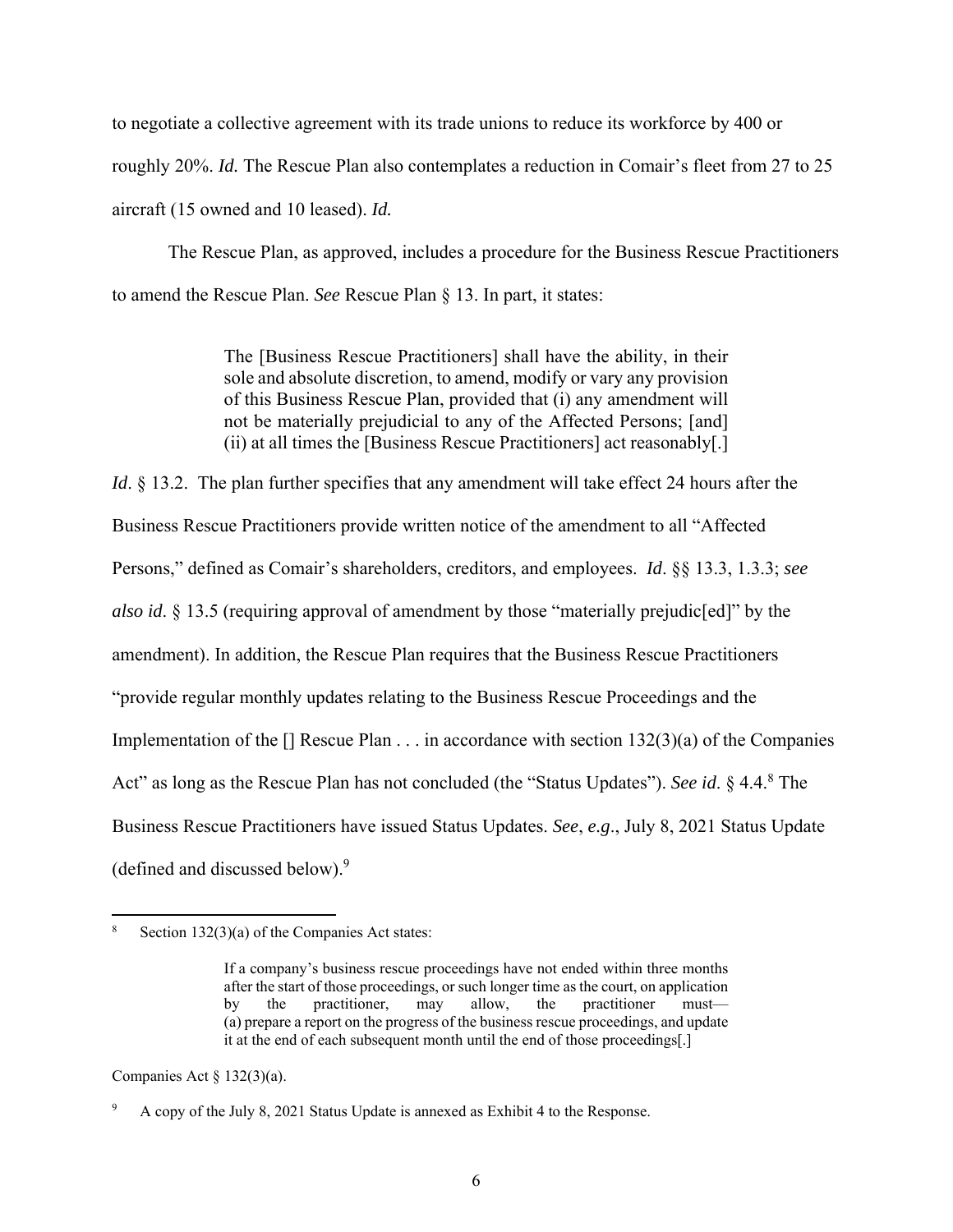The Business Rescue Practitioners' implementation of the Rescue Plan has been complicated by developments in the COVID-19 pandemic. Since the Business Rescue Practitioners filed the Verified Petition (defined below) in this Court on February 16, 2021, the South African Government imposed new restrictions to curb the country's COVID-19 infection rate. Among other things, the South African government forbid leisure travel to the Gauteng Province—the location of Johannesburg, South Africa's most populous city. *See* July 8, 2021 Status Update ¶ 5. These restrictions forced Comair to suspend all flight operations as of July 5, 2021 and place their aircraft into short term storage. *Id*. Grounding its fleet prevented Comair from generating any significant revenue, brought Comair further financial and operational uncertainty and, thus, upended the execution of the Rescue Plan. *See id*. Indeed, the Business Rescue Practitioners reported that as a consequence of the additional COVID-19 travel restrictions, the company sought additional funding from the Comair Rescue Consortium, the company's investors' consortium, "to provide the funding necessary to ensure the Company's ability to meet its financial obligations in the foreseeable future." *Id*. ¶ 5.4. The Foreign Representative advises that the Rescue Plan may need to be amended going forward as a result of the Business Rescue Practitioners' continued analysis into whether Comair can profitably reemerge from the South African Proceeding, or, instead, whether the company will face liquidation. Reply ¶ 31; *see also* Collyer Decl. ¶ 29 ("The Business Rescue Practitioners are negotiating amendments to the [Rescue] Plan to ensure Comair's feasibility as a going concern upon its emergence from business rescue.").

# **Comair's Agreement To Acquire Aircraft From Boeing**

Comair and Boeing entered into an Aircraft General Terms Agreement, dated January 29, 2010, pursuant to which Boeing agreed to manufacture, and Comair agreed to purchase, Boeing

7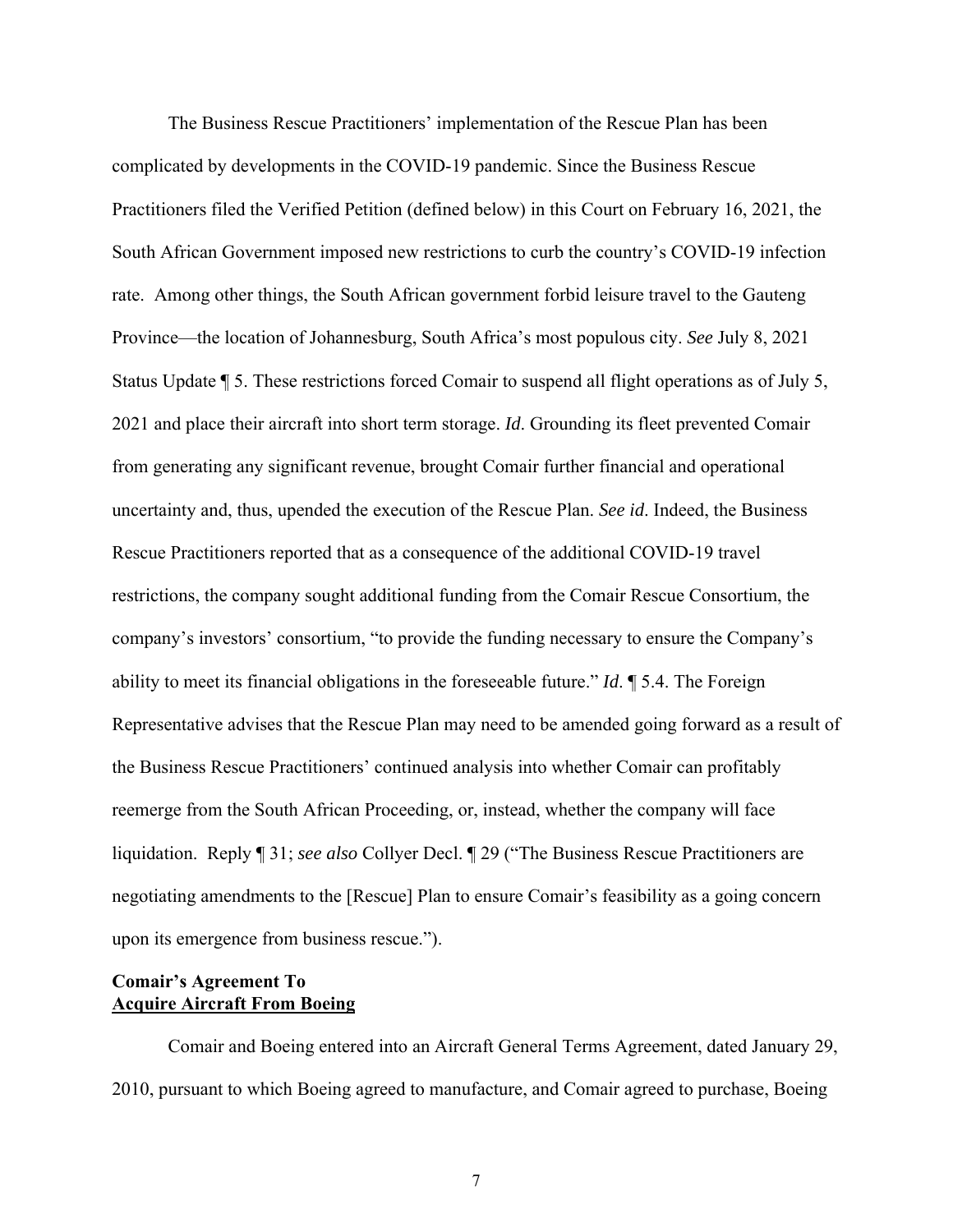aircraft. Motion ¶ 12. On September 18, 2013, Boeing and Comair entered into Purchase Agreement Number PA-04055 (the "Purchase Agreement"), together with fifteen letter agreements, for the sale, manufacture, and delivery of eight 737 MAX 8 aircraft (the "737 MAX 8 Aircraft" or the "Aircraft"). *Id*. ¶ 13. Under the Purchase Agreement, Comair agreed to make a series of pre-delivery purchase payments and then pay the balance of each Aircraft's purchase price at delivery. Reply ¶ 11. In February 2019, Boeing delivered—and was paid for—the first Aircraft ("Aircraft #1"). *See* Collyer Decl. ¶ 13; Reply ¶¶ 10-11; Response ¶ 6. The remaining Aircraft were scheduled to be delivered between March 2019 and March 2024. Motion ¶ 14. In particular, the second and third Aircraft were scheduled for delivery in March 2019 and February 2020, respectively. Response ¶ 7. However, that re-fleeting plan was stalled and ultimately abandoned in the wake of the fatal 737 MAX 8 crashes of Lion Air Flight 610 in Indonesia and Ethiopian Airlines Flight 302 on October 29, 2018 and March 10, 2019, respectively, and the subsequent grounding of all 737 MAX 8 aircraft worldwide. *See* Collyer Decl. ¶ 13; Motion ¶ 15.

# **Comair Purports To Terminate The Purchase Agreement**

 On February 12, 2020, Comair purported to cancel and terminate the Purchase Agreement for all eight Aircraft. Response ¶ 8. On February 17, 2020, Boeing responded to Comair, disputing the purported cancellation but affirming its commitment to working with Comair through the grounding and return to service of the 737 MAX 8 aircraft. *Id.* On March 27, 2020, Comair and one of Comair's lenders entered into an agreement with Boeing to facilitate financing of Comair's pre-delivery payments for the second and third Aircraft*. Id.*

 On February 16, 2021, South African counsel for the Business Rescue Practitioners purported to "reaffirm" Comair's purported termination of the Purchase Agreement in February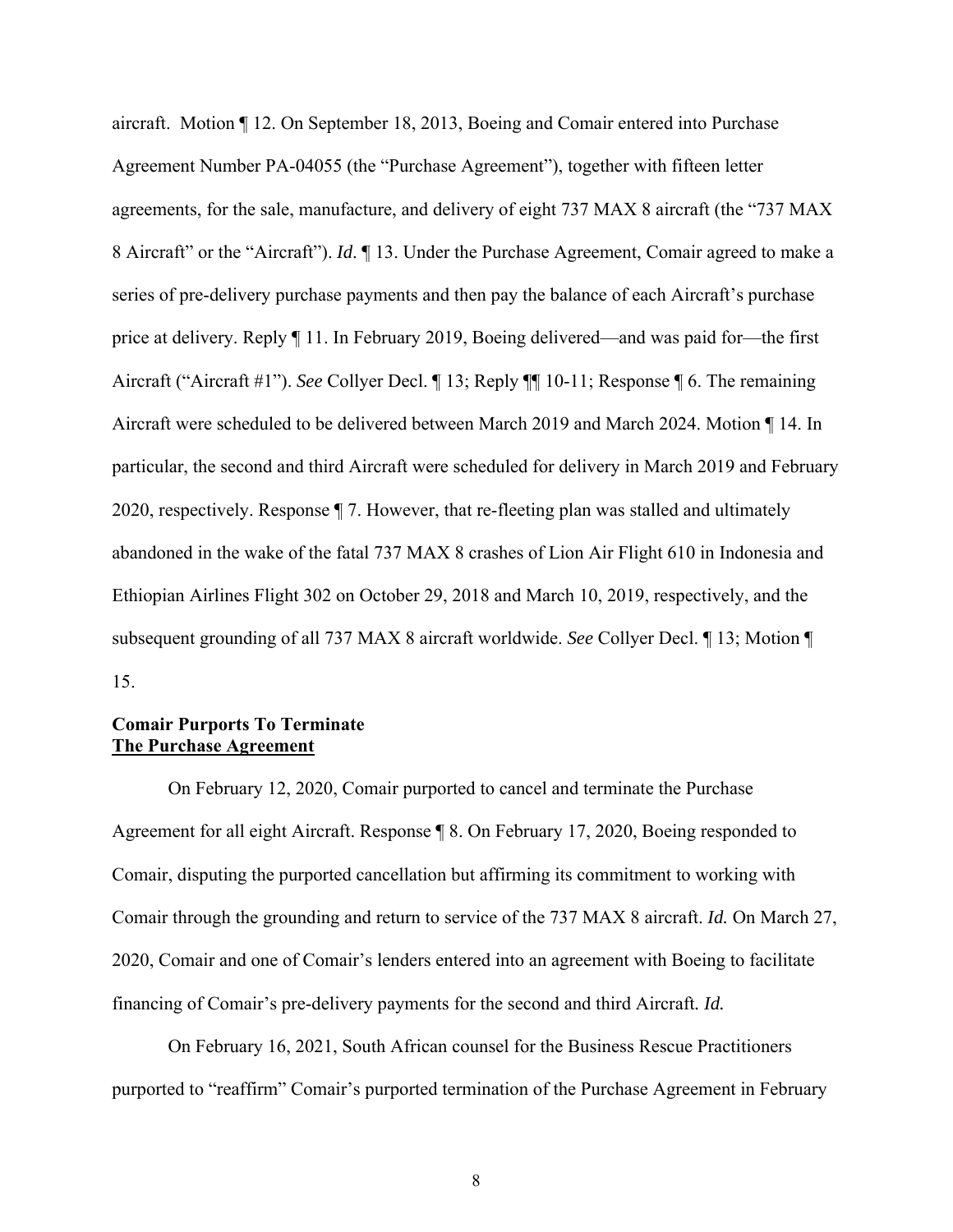2020. *Id*. ¶ 9. On March 5, 2021, Boeing informed the Business Rescue Practitioners that their statements and purported termination of the Purchase Agreement constituted a repudiation and material breach of the Purchase Agreement and that Boeing would retain Comair's pre-delivery payments to mitigate Boeing's damages for Comair's breach of contract. *Id*. ¶ 10. Nevertheless, Boeing agreed to treat the Business Rescue Practitioners' letter as a termination of Comair's obligation to purchase the second and third Aircraft under the Excusable Delay provisions of the Purchase Agreement. *Id*.

On March 5, 2021, pursuant to Section 13 of the Rescue Plan, Comair amended the Rescue Plan to authorize the Business Rescue Practitioners to, *inter alia*, "cancel and/or reject" the Purchase Agreement (the "March 5 Rescue Plan Amendment").<sup>10</sup> The amendment states that Comair's performance under the Purchase Agreement and other "agreements will result in a significant hardship to the Company, which poses a threat to the future viability of the Company." March 5 Rescue Plan Amendment at 2. It also amended the Rescue Plan's dispute resolution mechanism for disputed claims, including by setting forth procedures for alternative arbitrators to adjudicate any disputed claims. *Id*. at 3.

 On March 26, 2021, the Business Rescue Practitioners sent a letter to Boeing addressing the parties' dispute over the Purchase Agreement (the "March 26 Letter").<sup>11</sup> Boeing says that in that letter, the Business Rescue Practitioners "spell[] out their purported claims in detail. Quoting New York case law, and citing the Purchase Agreement and the Deferred Prosecution Agreement, the [Business Rescue Practitioners] alleged claims against Boeing for breach of contract, fraudulent inducement, and assignment." Response ¶ 11. In its March 30, 2021

<sup>&</sup>lt;sup>10</sup> A copy of the March 5 Rescue Plan Amendment is annexed as Exhibit 5 to the Response.

A copy of the March 26 Letter is annexed as Exhibit 1 to the Response. By order of the Court, Boeing filed Exhibit 1 under seal. *See Order signed on 8/18/2021 Granting Motion to File Under Seal* [ECF No. 17].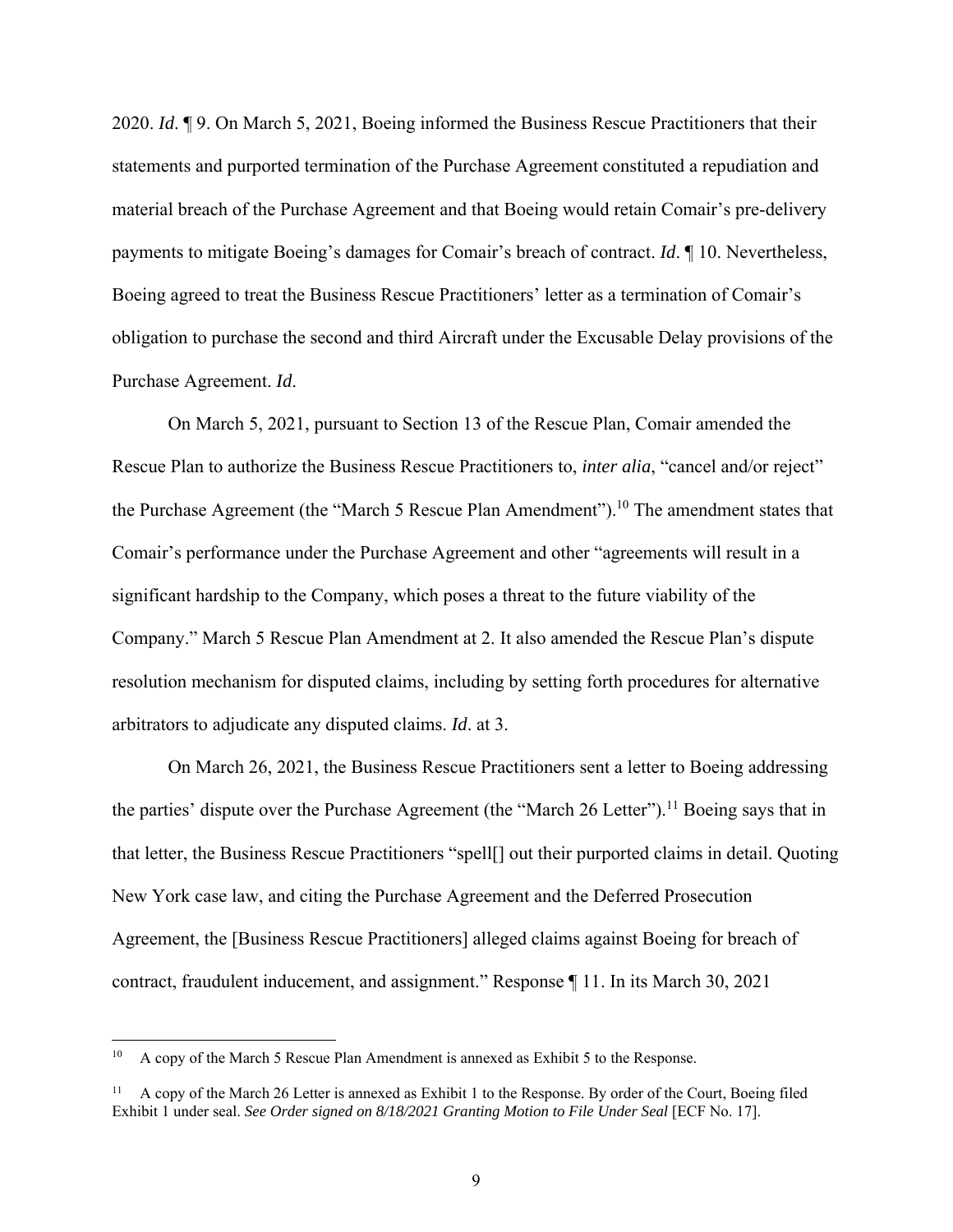response to the March 26 Letter, Boeing denied Comair's claims, confirmed that the Purchase Agreement had been terminated, and reserved all of its rights against Comair. *Id*. ¶ 12.

#### **The Business Rescue Practitioners' Investigation of Boeing**

 The Business Rescue Practitioners assert that Comair's financial problems were exacerbated by the fact that Comair's re-fleeting plan centered around the acquisition of the eight Aircraft under the Purchase Agreement. Collyer Decl. ¶ 13. They say that because seven of the Aircraft were not delivered, Comair faced increased costs associated with extending the operation of older model aircraft in its fleet and lost expected revenue from the sale of those older aircraft. *Id*. They contend that those costs were on top of the tens of millions of dollars that Comair spent to finance the acquisition of the 737 MAX 8 Aircraft (including pre-delivery deposits for the aircraft that remain undelivered) and fund related training, operations, and maintenance costs. *Id*.

 Based upon publicly available information, the Foreign Representative believes that Comair may have various causes of action against Boeing and that those causes of action are potentially significant contingent property interests of Comair. Reply ¶ 11. He asserts that (i) Boeing is in possession of pre-delivery payments that Comair made for the undelivered 737 MAX 8 Aircraft; and (ii) Comair incurred millions of dollars in expenses associated with the purchase of Aircraft #1, which was delivered weeks prior to the second 737 MAX 8 crash. *Id.* The Foreign Representative contends that he must investigate Boeing's actions from the date Comair contracted to purchase the 737 MAX 8 Aircraft up to the delivery of Aircraft #1 to determine if such actions give rise to a colorable cause(s) of action. *Id.*

The Foreign Representative also maintains that publicly available information does not provide a full picture of the universe of the Debtors' potential claims against Boeing—or the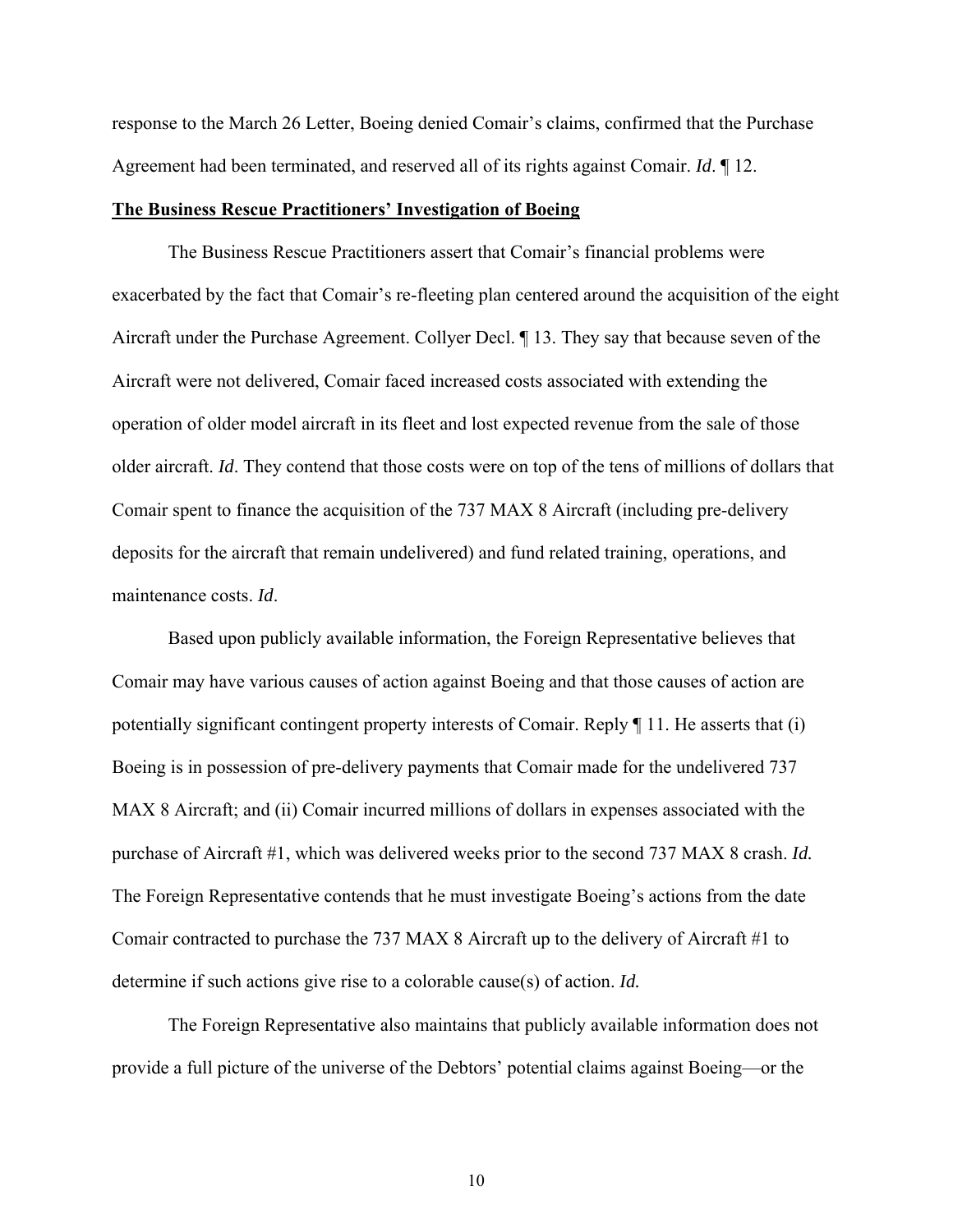strength and magnitude of the potential claims it already identified to Boeing. *See id*. ¶ 12. As support, he notes that Boeing entered into a deferred prosecution agreement (the "DPA") with the U.S. Department of Justice ("DOJ") in January 2021, well after the Rescue Plan was adopted by Comair's creditors.12 *Id*. He says that certain facts suggest that Boeing made fraudulent misrepresentations to its airline customers and the DPA itself suggests that many other relevant facts were not made available for public consumption. *Id*. He also contends that the DPA is not dispositive of all potential causes of action that the Business Rescue Practitioners must investigate with respect to Boeing. *Id*. The Foreign Representative advises that in addition to fraudulent misrepresentation claims, he is considering breach of contract claims and requires information about, among other things, Boeing's performance under the applicable warranty. *Id*.

#### **Chapter 15 Case**

 On February 16, 2021, the Business Rescue Practitioners commenced this chapter 15 case.<sup>13</sup> In their Verified Petition,<sup>14</sup> they sought three forms of relief: (a) recognition of the South African Proceeding under 11 U.S.C.§ 1517(b); (b) recognition of the Business Rescue Practitioners as foreign representatives under 11 U.S.C. §§ 1509 and 1517; and (c) discretionary

<sup>12</sup> On or about September 15, 2020, the United States House Committee on Transportation and Infrastructure released a report on the 737 MAX 8's failings. The Business Rescue Practitioners assert that this report identified problems with the 737 MAX 8 aircraft's design, construction, and certification. Motion ¶ 18. The United States Senate Committee on Commerce, Science & Transportation also launched an investigation that the Foreign Representative says culminated in a report dated December 2020 detailing serious wrongdoing by Boeing in the 737 MAX 8 certification process. *Id*. The DOJ ultimately charged Boeing with one count of criminal conspiracy to defraud the United States in connection with the Federal Aviation Administration's certification of the 737 MAX 8. *Id*. On or about 7 January 2021, Boeing admitted to criminal conspiracy and entered into the DPA with the DOJ, in exchange for which Boeing agreed to pay a total criminal monetary amount of over \$2.5 billion, amongst other terms and conditions, including the creation of a fund to compensate its airline customers for damages incurred as a result of Boeing's criminal conduct. *Id*. ¶ 19.

<sup>13</sup> *See Chapter 15 Petition for Recognition of Foreign Proceeding* [ECF No. 1].

<sup>14</sup> *See Verified Petition for Recognition of Foreign Main Proceeding and for Related Relief Under Chapter 15 of The Bankruptcy Code, and Memorandum of Law in Support Thereof* [ECF No. 2] (the "**Verified Petition**").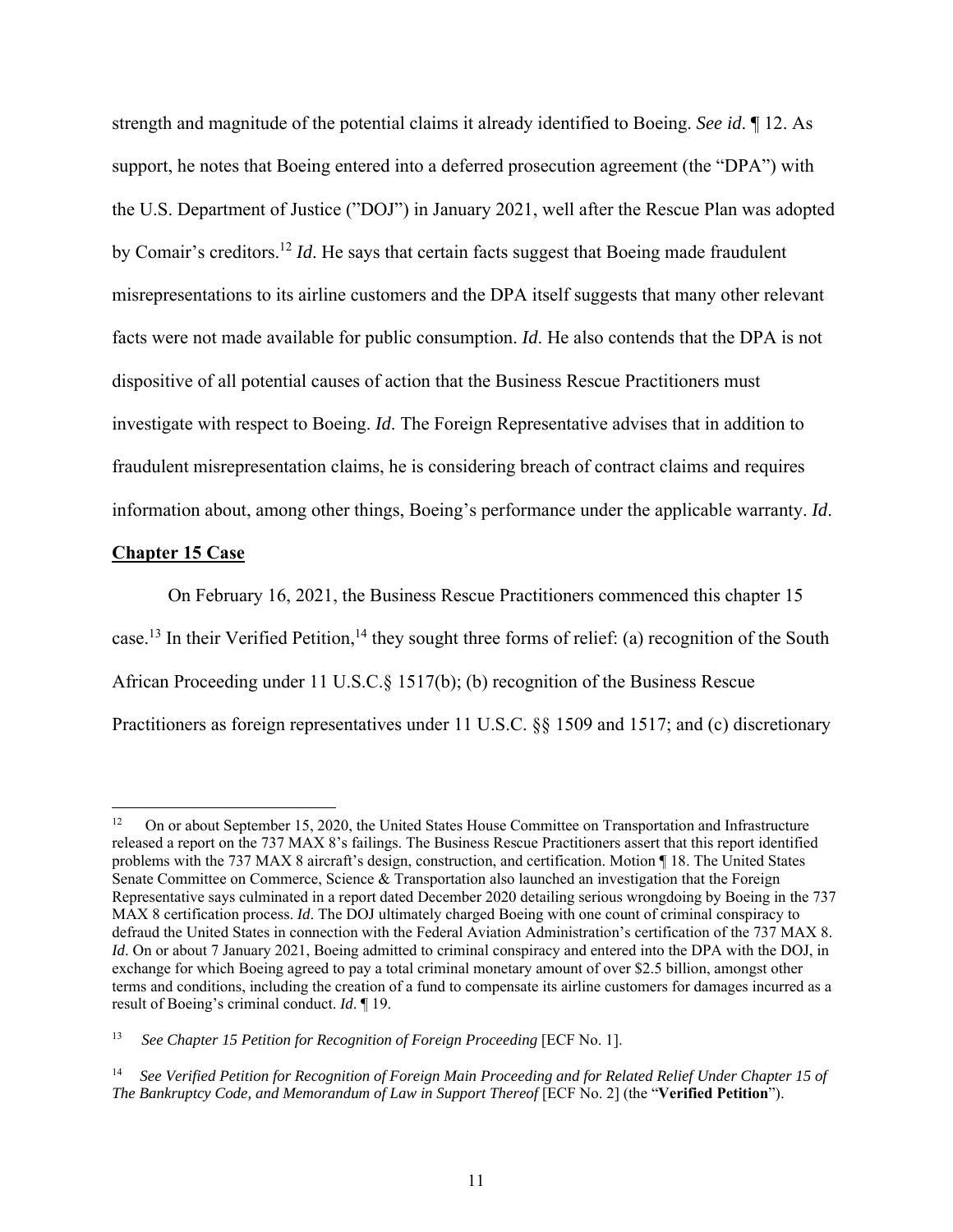relief under 11 U.S.C. § 1521(a)(7), specifically, application of 11 U.S.C. § 365 to this chapter 15 case. Verified Petition at 1, ¶ 4. They did not request authority to conduct discovery in this Court pursuant to 11 U.S.C. § 1521(a)(4) or Fed. R. Bankr. P. 2004. On April 14, 2021, the Court entered its Recognition Order.<sup>15</sup> It includes language that Boeing specifically negotiated to preserve its setoff rights in the event Comair ever asserted claims against Boeing. Recognition Order ¶ 7. In addition, the Recognition Order (a) recognized the Business Rescue Practitioners as the Foreign Representatives of this proceeding, and (b) expressly empowered the Foreign Representatives to "exercise the powers of a trustee under and to the extent provided by 11 U.S.C. §§ 1520 and 1521." *Id*. ¶¶ G, 8.

#### **The Motion**

 Comair commenced the South African Proceeding with the goal of saving the company from liquidation and, in doing so, providing a meaningful distribution to its creditors. Collyer Decl. ¶ 22. In furtherance of those goals, and in light of the significant negative impact that Boeing's actions related to the 737 MAX 8 Aircraft allegedly have had on the Debtor, the Foreign Representative seeks discovery to determine (a) the claims and causes of action that the Debtor may have against Boeing in connection with the Purchase Agreement, (b) the Debtor's rights (if any) to be compensated for any such damages from the fund created as part of Boeing's settlement with the DOJ, and (c) the extent of the Debtor's claims against Boeing for the repayment of deposits and other amounts paid by Comair pursuant to the Purchase Agreement. Motion ¶ 20.

<sup>15</sup> *See Order Granting Recognition and Relief in Aid of a Foreign Main Proceeding Pursuant to Sections 504, 1509, 1515, 1517, 1520, 1521, and 1524 Under Chapter 15 of the Bankruptcy Code* [ECF No. 12] (the "Recognition Order").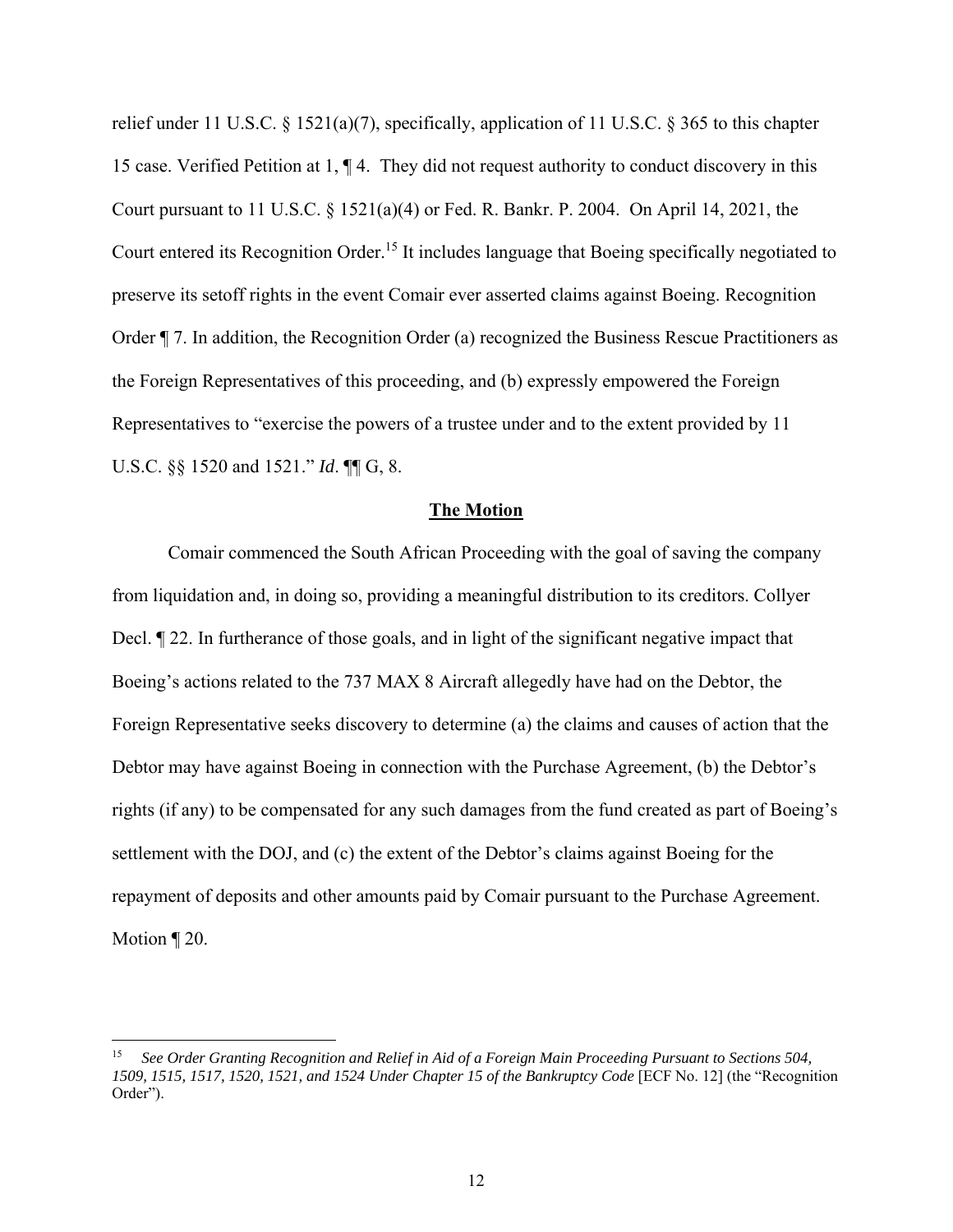By the Motion, the Foreign Representative seeks the entry of an order pursuant to section 1521 and Rules 2004 and 9016 that would: (i) permit the Foreign Representative to conduct discovery of Boeing, (ii) compel Boeing to produce documents within its possession, custody or control relevant to the Debtor's estate that are responsive to the requests as set forth in the Request for Production,<sup>16</sup> (iii) examine persons and entities as determined by the Foreign Representative to possess information relevant to his investigation into potential claims against Boeing, and (iv) obtain all information in such witnesses' possession, custody or control that is relevant to the Debtor's estate. *See id.* ¶ 23; *see also* Proposed Order ¶ 2.17

 The Foreign Representative says that the requested discovery is necessary to facilitate his efforts to assess the viability, strength, and magnitude of potential causes of action against Boeing and the likelihood and extent of a monetary recovery. Reply ¶¶ 13, 31. He contends that given the potential magnitude of damages, the outcome of his investigation could have a significant impact on whether there remains "any reasonable prospect of the company being rescued"—one of his ongoing statutory duties under the Companies Act. *Id*. ¶ 13 (quoting Companies Act § 141); *see also id*. ¶ 31. Thus, he maintains that the requested discovery would enable him to fulfill his statutory duties under South African law. *Id*. ¶ 13.

 Boeing is not a party to this chapter 15 case and has not appeared or filed a claim in the South African Proceeding. Boeing says that by its terms, the Rescue Plan does not anticipate the resolution of any claims against it or the distribution to creditors of any litigation proceeds that theoretically might result, and that the Debtor anticipates suing it separately, independent of its

<sup>16</sup> A copy of the Foreign Representative's First Request for Production (the "Request for Production") is annexed as Exhibit B to the Motion.

<sup>17</sup> *See Proposed Order Authorizing Discovery by Foreign Representatives Pursuant to 11 U.S.C. § 1521 and Fed. R. Bankr. P. 2004* [ECF No. 13-2] (the "Proposed Order"). A copy of the Proposed Order is annexed as Exhibit A to the Motion.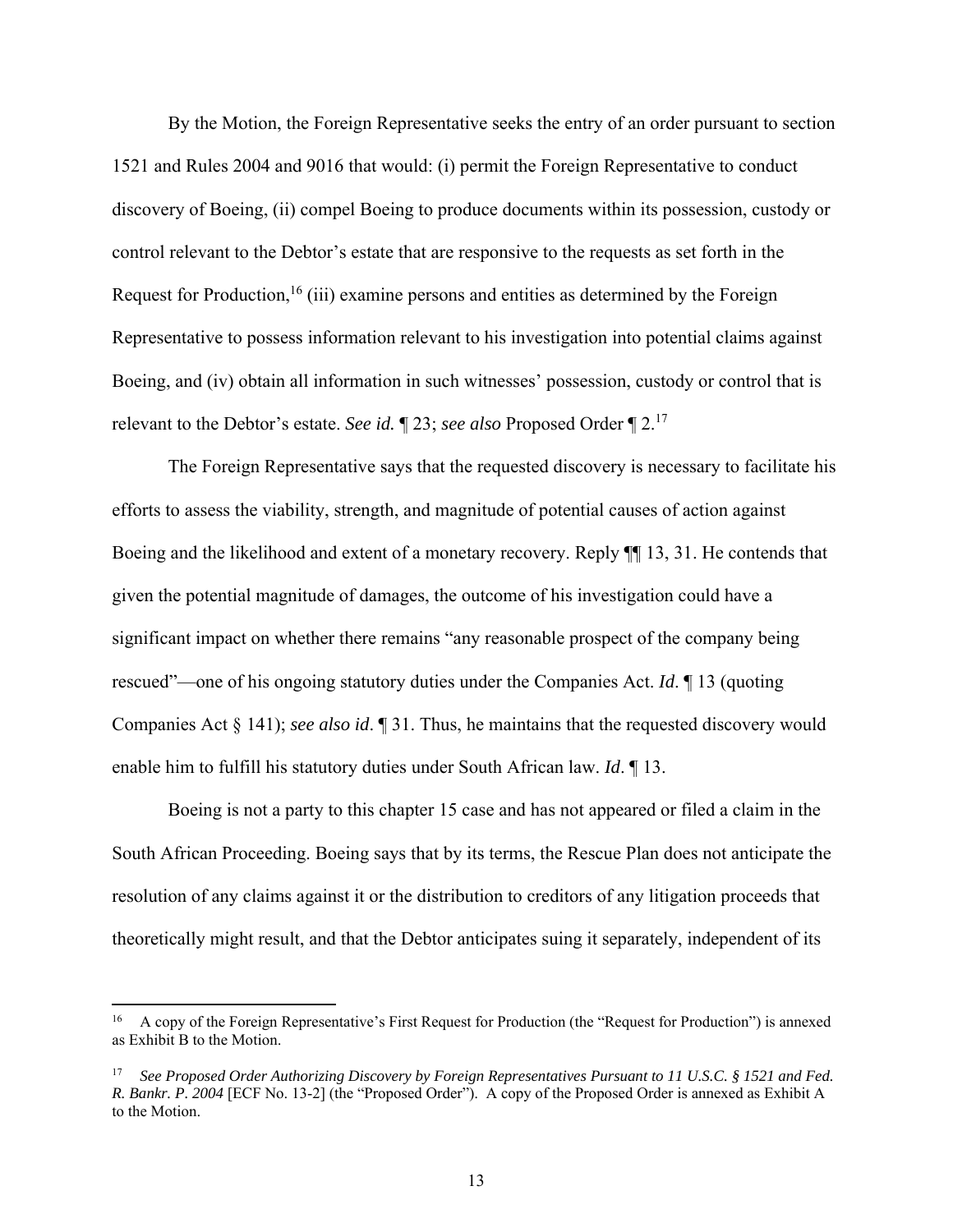restructuring and at some unidentified time in the future. Response ¶¶ 2, 14. Boeing maintains that the Debtor has already identified the claims it will assert against it (and has already described them in detail in the March 26 Letter) and that the Foreign Representative can offer no compelling reason why he should be permitted to take extensive discovery of Boeing in the context of this proceeding. *Id*. ¶¶ 2, 41. It contends that the Foreign Representative seeks to use this Motion as a tool to pressure it—a potential litigation opponent—before actually filing the lawsuit he has in mind. *Id*. at 1.

Boeing asserts that the Foreign Representative is not entitled to relief under section 1521(a)(4) because the discovery he requests is not "necessary to effectuate the purpose" of chapter 15—*i.e*., comity—since the purported claims do not relate to the South African Proceeding. *See id*. ¶¶ 27-29. It also contends that even assuming*, arguendo*, that the purported claims against it are "assets" of the Debtor, the requested discovery is not "necessary to protect" those assets because the Debtor has sufficient information to assert those claims today in a court of competent jurisdiction and there is no risk of spoliation in the interim, as Boeing is already preserving the relevant materials. *Id*. ¶ 3.

As to Rule 2004, as a threshold issue, Boeing contends that the rule does not govern discovery in a chapter 15 case, relying principally on *In re Glitnir Banki HF*, No. 08-14757 (SMB), 2011 WL 3652764 (Bankr. S.D.N.Y. Aug. 19, 2011) ("*Glitnir*"). *Id*. ¶¶ 38-40. The Court in *Glitnir* reasoned that "Rule 2004 may complement [] rights [under Section 1521(a)(4)], and may provide a procedural mechanism to obtain a subpoena" to pursue discovery, but ultimately a movant must "demonstrate that its requests meet [Section 1521's] criteria." *Glitnir*, 2011 WL 3652764, at \*6. Boeing asserts that the Foreign Representative has failed to establish grounds for taking discovery under section  $1521(a)(4)$  and, as such, cannot obtain discovery under Rule

14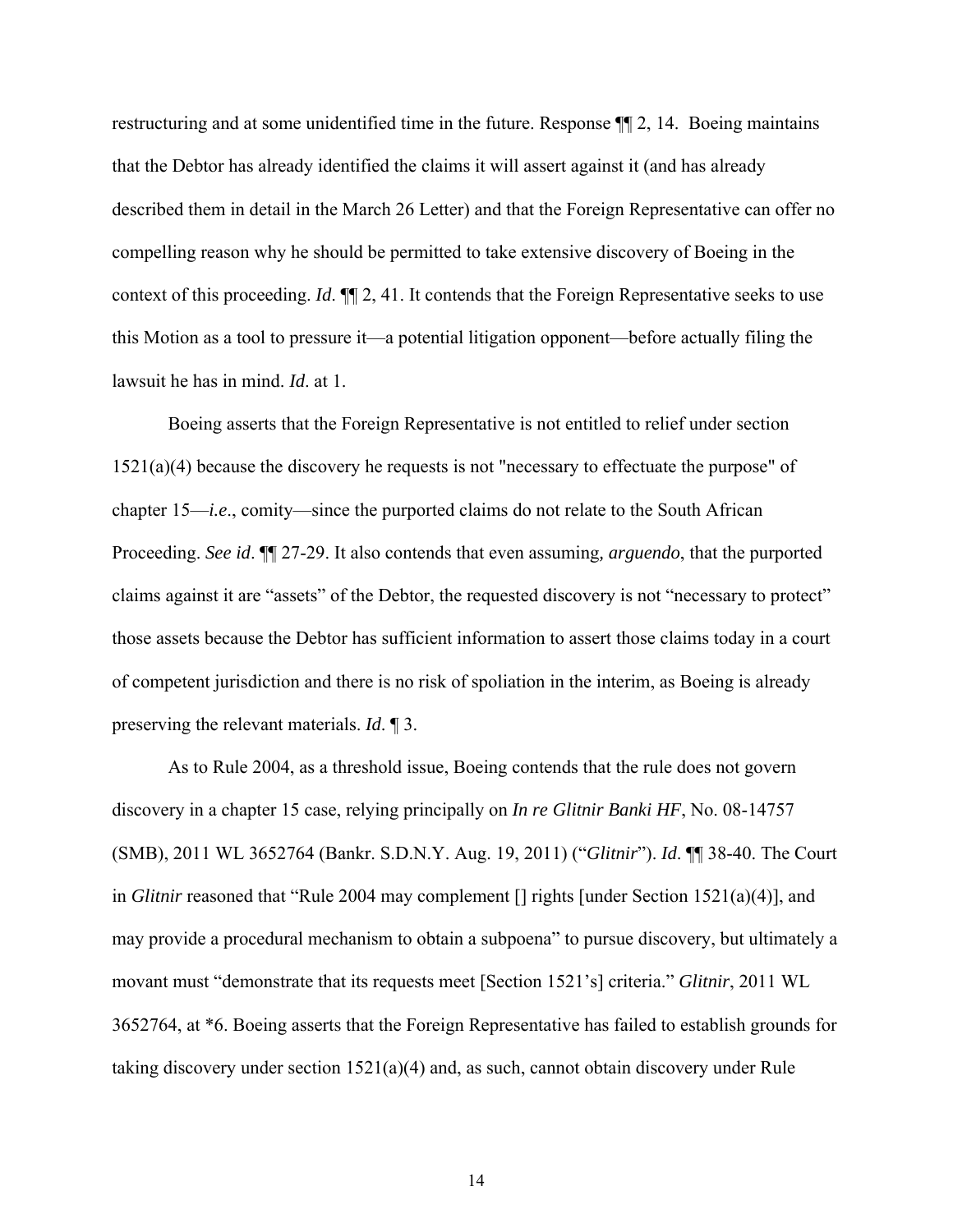2004. *See* Response ¶ 38 (citing *Glitnir*, 2011 WL 3652764, at \*6). Boeing also maintains that the Foreign Representative is not entitled to discovery under Rule 2004 because the rule only allows discovery "related" to a bankruptcy proceeding. *Id*. ¶¶ 4, 37-38, 47. Boeing likens the Rescue Plan to a confirmed plan under chapter 11. *Id*. ¶ 48. It contends that post-confirmation, the scope of Rule 2004 is limited to the administration of the case (*e.g*., discovery in connection with motions to convert, dismiss, modify, or implement a plan, or revoke a confirmation order). *Id*.  $\P$  4, 49. It says at that point, discovery to advance potential future civil litigation is not appropriate. *Id*. ¶ 4.

 Boeing also contends that relief under section 1521(a)(4) and Rule 2004 is discretionary, not mandatory. *Id*. ¶ 5. It asserts that even if the Court finds the Motion nominally proper under either provision, it should nevertheless deny the Motion because the relief requested is massively overbroad. *Id*. ¶¶ 5, 52. Boeing contends that the Proposed Order would authorize the Foreign Representative to issue a document subpoena with forty individual requests covering more than eleven years (many of which it claims have no relation to the parties' commercial relationship), and as many examination subpoenas as he alone "deems appropriate." *Id*. ¶ 5. Boeing asserts that such "unfettered authority" is wholly unwarranted here and that the Court should exercise its discretion to deny the Motion. *Id*.

The Court considers those matters below.

#### **Discussion**

Section 1521 of the Bankruptcy Code provides a non-exclusive list of relief available to a foreign representative upon recognition of a foreign proceeding, whether as a main or nonmain proceeding. Section 1521(a)(4) states that:

> [W]here necessary to effectuate the purpose of this chapter and to protect the assets of the debtor or the interests of the creditors, the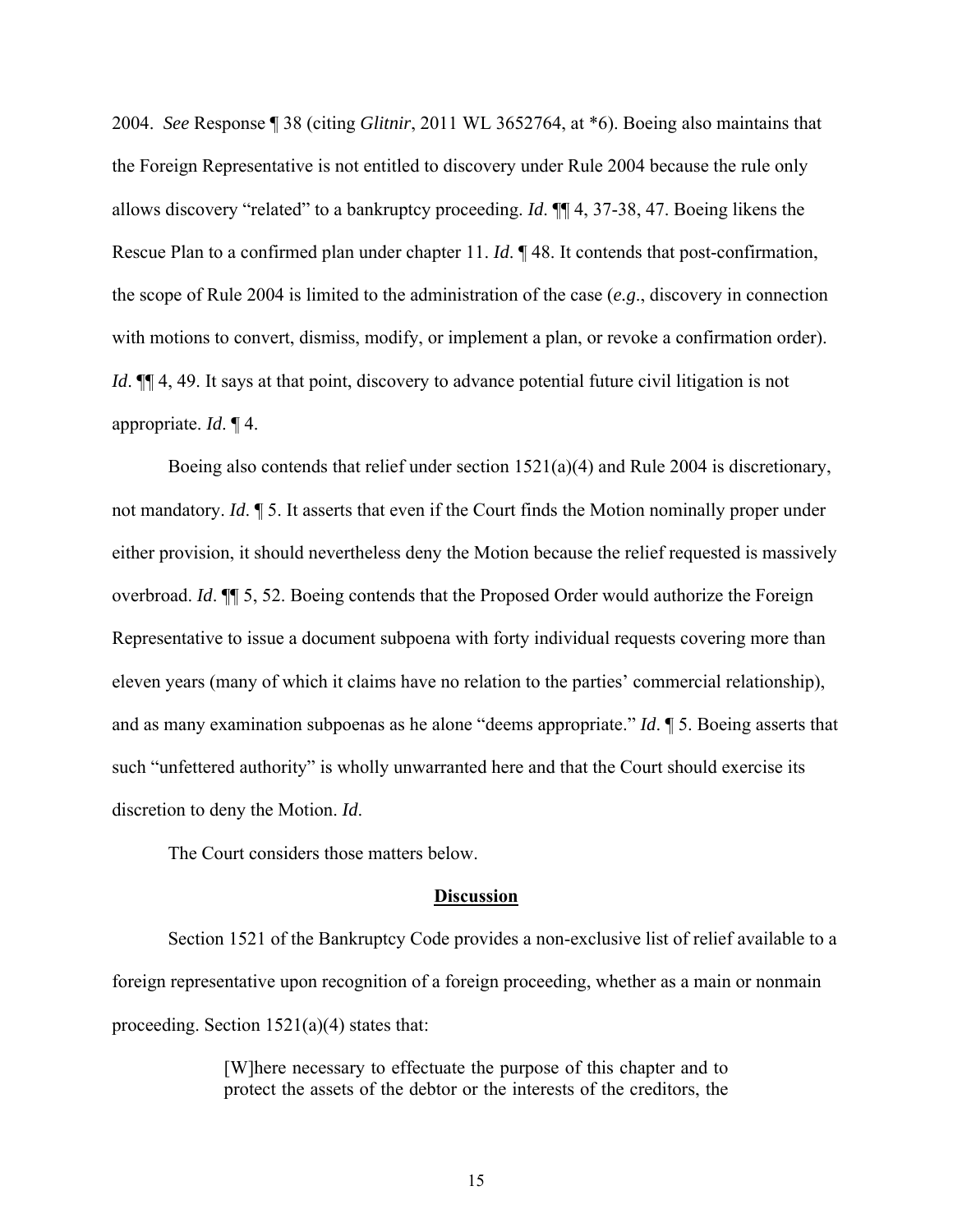court may, at the request of the foreign representative, grant any appropriate relief, including—

(4) providing for the examination of witnesses, the taking of evidence or the delivery of information concerning the debtor's assets, affairs, rights, obligations or liabilities.

11 U.S.C. § 1521(a)(4). Section 1522(a) limits the relief available under section 1521 by specifying that the court may grant such relief "only if the interests of the creditors and other interested entities, including the debtor, are sufficiently protected." 11 U.S.C. § 1522(a). The Foreign Representative has the burden of demonstrating that the relief he is seeking in the Motion falls within the scope of section 1521(a)(4). *See In re AJW Offshore, Ltd.*, 488 B.R. 551, 560-561 (Bankr. E.D.N.Y. 2013). As discussed below, Boeing contends that the Foreign Representative has not met that burden.

 Bankruptcy Rule 2004 allows the Court, on motion of any party in interest, to order the examination of any entity relating "to the acts, conduct, or property or to the liabilities and financial condition of the debtor, or to any matter which may affect the administration of the debtor's estate . . . ." Fed. R. Bankr. P. 2004(b). "The purpose of a Rule 2004 examination is to assist a party in interest in determining the nature and extent of the bankruptcy estate, revealing assets, examining transactions and assessing whether wrongdoing has occurred." *See In re Recoton Corp.*, 307 B.R. 751, 755 (Bankr. S.D.N.Y. 2004). In *Glitnir,* Judge Bernstein rejected the request of a foreign representative under section  $1521(a)(4)$  and Rule 2004 to obtain discovery of the foreign debtor's principals' personal financial information, because the information requested exceeded the scope of permissible discovery under section 1521(a)(4) and Rule 2004 cannot expand the scope of permissible discovery under that section. 2011 WL 3652764, at  $*6$ . In doing so, he reasoned that section  $1521(a)(4)$  expressly governs a foreign representative's discovery rights and that while Rule 2004 "complements those rights, and may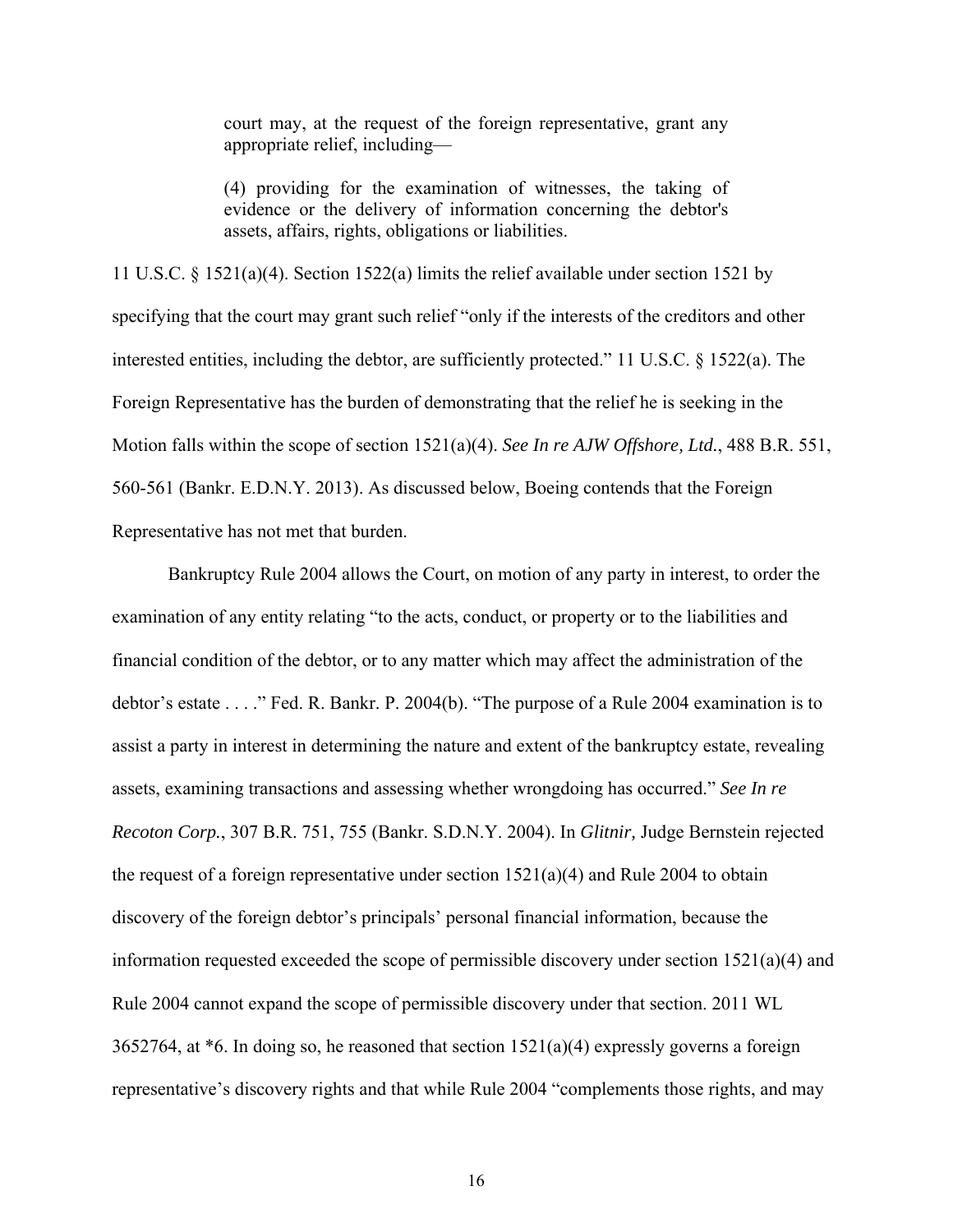provide a procedural mechanism to obtain a subpoena under [Bankruptcy Rule] 9016," it "cannot expand those rights beyond the what the statute . . . permit[s]." *Id*. The court found that "while analogies to Rule 2004 are instructive, the [f]oreign [r]epresentative must ultimately demonstrate that its requests meet the statute's criteria." *Id.* (citations omitted). Boeing contends that section 2075 of title 28 of the United States Code18 both supports the *Glitnir* construction of the interplay among section 1521(a)(4) and Rule 2004, and "acknowledges a more general mismatch between Rule 2004 and chapter 15." Response ¶ 39. As to the latter, it notes that Rule 2004 authorizes examination into "any matter which may affect the administration of the debtor's estate," but that the "filing of a chapter 15 case does not create an estate." *Id.* (citing *Glitnir*, 2011 WL 3652764, at \* 6 n.15). It argues that the Court should deny the requested discovery because Rule 2004 is not applicable in chapter 15 cases and because, in any event, it runs afoul of section 1521(a)(4) and, as such, cannot be sanctioned under Rule 2004. *Id*. ¶¶ 38-39.

 Boeing contends that the Foreign Representative is not entitled to relief under section 1521(a)(4) because (i) the requested discovery will not "effectuate the purpose" of Chapter 15; (ii) the requested discovery is not necessary to protect Comair's assets; and (iii) the relief the Foreign Representative is seeking does not sufficiently protect its interests. *Id*. ¶¶ 27-36. The Court finds no merit in those contentions. As discussed below, the Court finds that the discovery that the Foreign Representative is seeking falls squarely within the four corners of section 1521(a)(4) of the Bankruptcy Code. *Cf In re Millennium Global Emerging Credit Master Fund* 

28 U.S.C. § 2075.

<sup>18 28</sup> U.S.C. § 2075 states in part that

The Supreme Court shall have the power to prescribe by general rules, the forms of process, writs, pleadings, and motions, and the practice and procedure in cases under title 11. Such rules shall not abridge, enlarge, or modify any substantive right.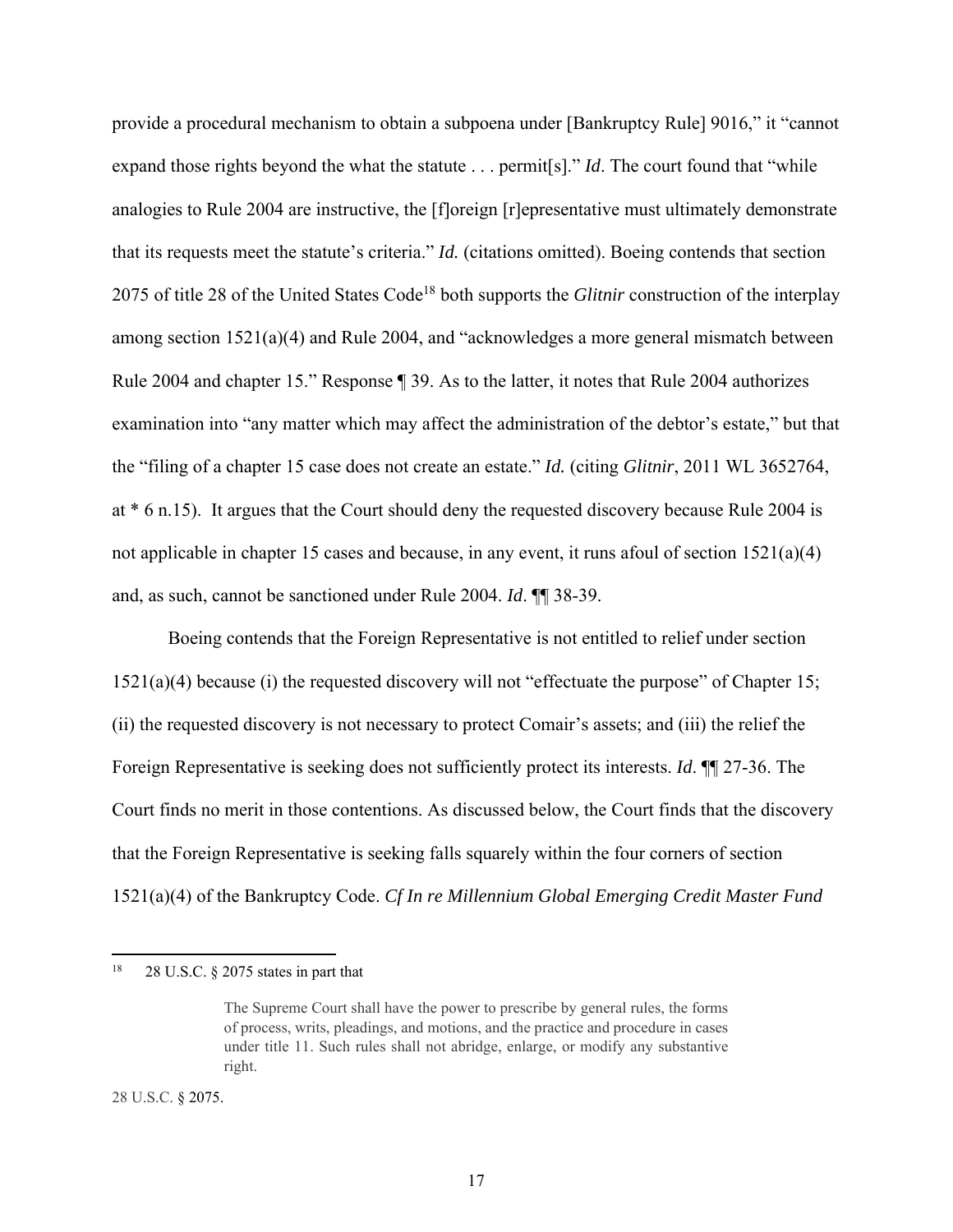*Ltd.*, 471 B.R. 342, 346 (Bankr. S.D.N.Y. 2012) (noting that in rejecting application of Rule 2004, *Glitnir* "read § 1521(a)(4) to provide for discovery only of matters involving the debtor, rather than the debtor's principals."). Since the Foreign Representative can obtain the discovery he seeks pursuant to section 1521(a)(4), the discussion of the application of Rule 2004 in chapter 15 cases is academic.19 The Court will not further consider the application of Rule 2004 herein. Whether The Requested Discovery Would

# "Effectuate the Purpose" Of Chapter 15

 Post-recognition relief under section 1521 "is largely discretionary and turns on subjective factors that embody the principles of comity." *In re Bear Stearns High-Grade Structured Credit Strategies Master Fund, Ltd.*, 389 B.R. 325, 333 (S.D.N.Y. 2008) (citations omitted). *See also In re Agrokor D.D.,* 591 B.R. 163, 186 (Bankr. S.D.N.Y. 2018) ("The court should be guided by principles of comity and cooperation with foreign courts in deciding whether to grant the foreign representative additional post-recognition relief."). "Comity is the recognition which one nation allows within its territory to the legislative, executive, or judicial acts of another nation, having due regard both to international duty and convenience, and to the rights of its own citizens, or of other persons who are under the protection of its laws." *In re* 

<sup>19</sup> Courts have found that Rule 2004 applies in chapter 15 cases. *See In re Transbrasil S.A. Linhas Aéreas*, No. 19- 23700-CIV, 2020 WL 10458631, at \*5 (S.D. Fla. Mar. 16, 2020) (the court analyzed the interplay between Bankruptcy Rule 2004 and Section 1521(a) and found that it "can find [no authority] approving the holding in *In re Glitnir* with respect to the issue of whether section 1521(a)(4) limits discovery otherwise available under Rule 2004(b)."); *In re Platinum Partners Value Arbitrage Fund L.P*., 583 B.R. 803, 810-811 (Bankr. S.D.N.Y 2018) ("Relief sought pursuant to Bankruptcy Rule 2004 may also be available pursuant to sections 1507, 1521(a)(4) or 1521(a)(7)."); *In re Petroforte Brasileiro de Petroleo Ltda*., 542 B.R. 899, 910 (Bankr. S.D. Fla. 2015) ("*Glitnir* does not hold that Rule 2004 is inapplicable in chapter 15. It simply clarifies that any discovery pursuant to Rule 2004 should conform to the limits of section 1521"); *In re AJW Offshore, Ltd*., 488 B.R. at 561 (granting "discovery under § 1521(a)(4) . . . by making examination and production of documents under Rule 2004 of the Federal Rule of Bankruptcy Procedure . . . available"); *In re Markus*, 607 B.R. 379, 390 (Bankr. S.D.N.Y. 2019) *aff'd in part, vacated in part, remanded sub nom. Markus v. Rozhkov*, 615 B.R. 679 (S.D.N.Y. 2020) (noting that under section 1507(a), "Rule 2004 [is] fully applicable in a chapter 15 case*"*) (internal quotation omitted).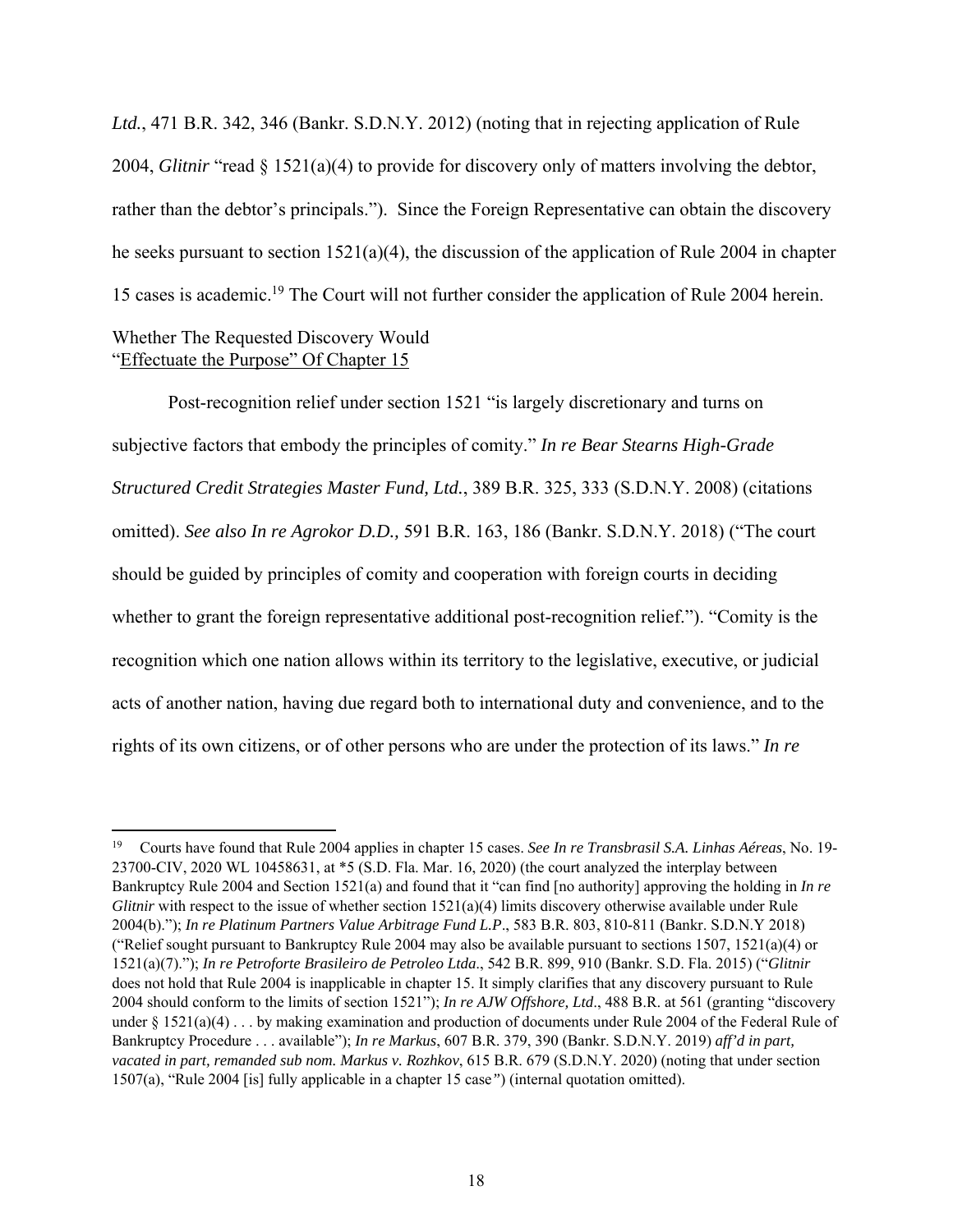*Commodore Int'l*, *Ltd*., 242 B.R. 243, 256 (Bankr. S.D.N.Y. 1999) (citation omitted). It plays a significant role in cross-border insolvency proceedings. *In re Cozumel Caribe, S.A. de C.V*., 482 B.R. 96, 114-15 (Bankr. S.D.N.Y. 2012).

Boeing contends that "comity" plays no role whatsoever in the resolution of this dispute because (i) the Court has already granted the Foreign Representative's petition for recognition of the South African Proceeding, (ii) Comair has not commenced litigation against Boeing in that proceeding (or otherwise) and is not seeking assistance to conduct discovery in litigation properly commenced in a foreign proceeding; and (iii) the Rescue Plan is not conditioned on the prosecution or even valuation or estimation of Comair's claims against Boeing. Response ¶ 29. The Foreign Representative disputes those assertions.

The fact that this Court has granted recognition to the South African Proceeding does not bar the requested relief. Chapter 15 is designed to facilitate "protection and maximization of the value of the debtor's assets." 11 U.S.C.  $\S$  1501(a)(4). That is what the discovery sought by the Foreign Representative is calculated to do. As discussed below, the Rescue Plan has not been terminated. It is on-going. The Foreign Representative has a statutory duty under South African law to "investigate the company's affairs, business, property, and financial situation." Companies Act  $\S 141$ . In the Motion, the Foreign Representative seeks relief that, if granted, plainly will assist him in discharging that duty by allowing him to fully investigate potential causes of action against Boeing. Those causes of action may be significant "contingent property interests" of the Debtor. *See In re Millennium*, 471 B.R. at 346 (citing *In re Kane*, 628 F.3d 631, 641 n.7 (3d Cir. 2000) (noting that property of the estate "encompasses contingent property interests such as causes of action")). The discovery that the Foreign Representative is seeking "qualif[ies] as the taking of evidence 'concerning the debtor[']s[] assets' under §1521(a)(4)." *Id.*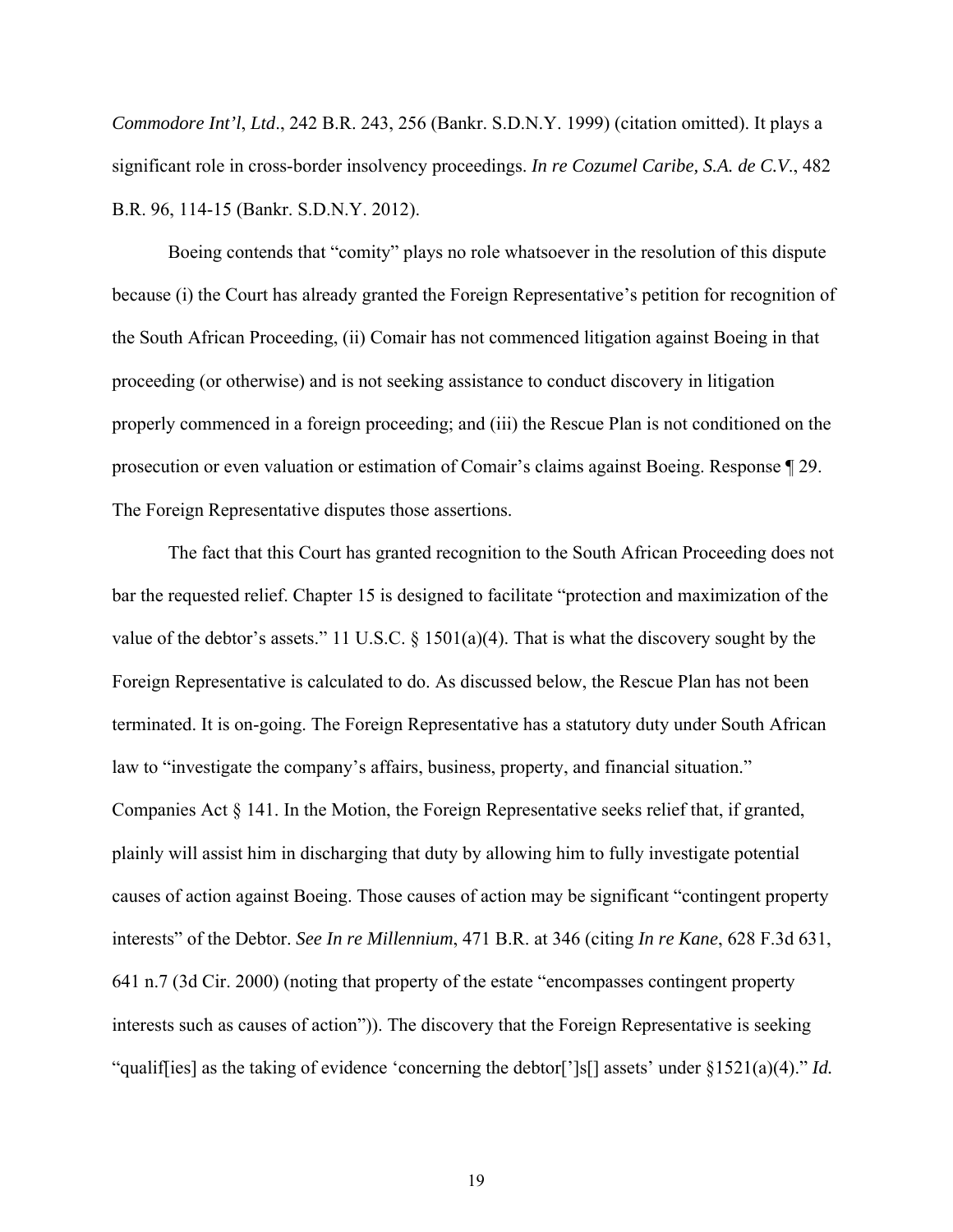Thus, "[b]road discovery under section 1521" would "promot[e] a significant chapter 15 objective" by permitting the Foreign Representative to "comply with [his] duties." *See In re Markus*, 607 B.R. at 390 (quoting *In re Platinum Partners*, 583 B.R. at 821).

The Foreign Representative asserts, and the Court agrees, that the fact that Comair has not commenced litigation against Boeing in South Africa and is not seeking assistance to conduct discovery in litigation properly commenced in a foreign proceeding is not a bar to the relief under section 1521(a)(4). Reply  $\P$  18. Relief under section 1521(a)(4) becomes available "[u]pon recognition of a foreign proceeding." 11 U.S.C. § 1521(a)(4). It does not require that there be pending litigation. Boeing argues that the Foreign Representative does not need the requested discovery because he has completed his adjudication of creditor claims in the South African Proceeding. *See* Response ¶ 30. Boeing is correct that courts have ordered chapter 15 discovery in aid of a foreign representative's efforts to liquidate claims, *In re Hughes*, 281 B.R. 224, 229 (Bankr. S.D.N.Y. 2002), and where the foreign representative could not obtain the debtor's books and records it required to assure an economic and expeditious administration of the debtor's estate, *In re Gee*, 53 B.R. 891, 905 (Bankr. S.D.N.Y. 1985), and that the discovery that the Foreign Representative is seeking falls outside of those parameters. However, that does not bar the Foreign Representative from obtaining the relief he is seeking in the Motion. As the Foreign Representative notes, the requested discovery of Boeing is necessary to facilitate his efforts to assess the viability of potential causes of action against Boeing and the extent of potential monetary recovery from Boeing. Reply  $\P$  13. Section 1521(a)(4) authorizes discovery into "the debtor's assets, affairs, rights, obligations, or liabilities" without any limitation based on how the foreign representative intends to use the fruits of the requested discovery. 11 U.S.C. §  $1521(a)(4)$ . Relief under section  $1521(a)(4)$  is available to foreign representatives investigating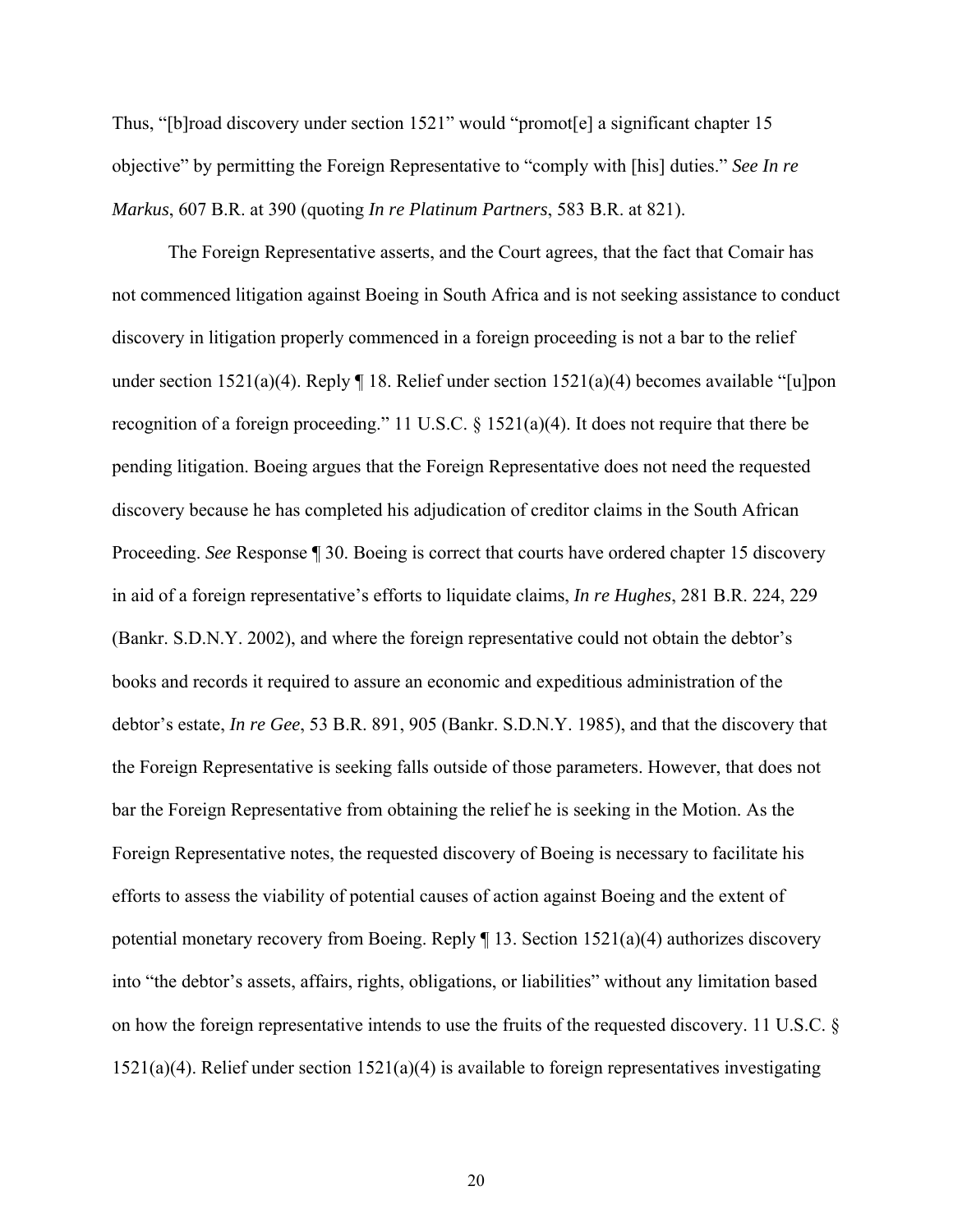potential causes of action irrespective of how any future litigation proceeds might be used. *See, e.g.*, *In re Transbrasil S.A. Linhas Aéreas*, 860 Fed. Appx. 163, 165 (11th Cir. 2021) (affirming bankruptcy court's decision to authorize discovery alleged to be relevant "to support the Trustee's claims against the Affected Parties in the Brazilian Bankruptcy Case" and "to investigate potential claims"); *In re Platinum Partners Value Arbitrage Fund L.P.*, 583 B.R. at 819 (granting foreign representative's motion seeking "pre-litigation discovery"); *Glitnir*, 2011 WL 3652764, at \*4 (granting discovery so as to "enable the Foreign Representative to . . . assess the viability of additional claims.").

 The Court finds that the discovery sought by the Foreign Representative concerning Comair's potential claims against Boeing will assist him to "effectuate the purpose" of Chapter 15.

# Whether The Requested Discovery Is Necessary To Protect Comair's Assets

 Boeing asserts that the Foreign Representative makes no effort to carry his burden to show that the discovery sought is "necessary . . . to protect the assets of the debtor or the interests of the creditors[.]" 11 U.S.C. § 1521(a)(4). It maintains that the "interests of the creditors" are not at issue in this Motion because the Rescue Plan is not conditioned on the prosecution or even valuation or estimation of Comair's claims against Boeing and does not anticipate the distribution of any litigation proceeds to creditors. Response ¶ 29. Moreover, it contends that even assuming, *arguendo*, that Comair's purported claims are "assets" within the meaning of chapter 15, those assets do not need this Court's protection. *Id.* ¶ 33. Boeing says the latter is so because it is already preserving relevant materials, and, thus, there is no risk of spoliation. *Id.* It also contends that the Foreign Representative is well aware that it is currently defending litigation brought by other customers asserting claims similar to those Comair has already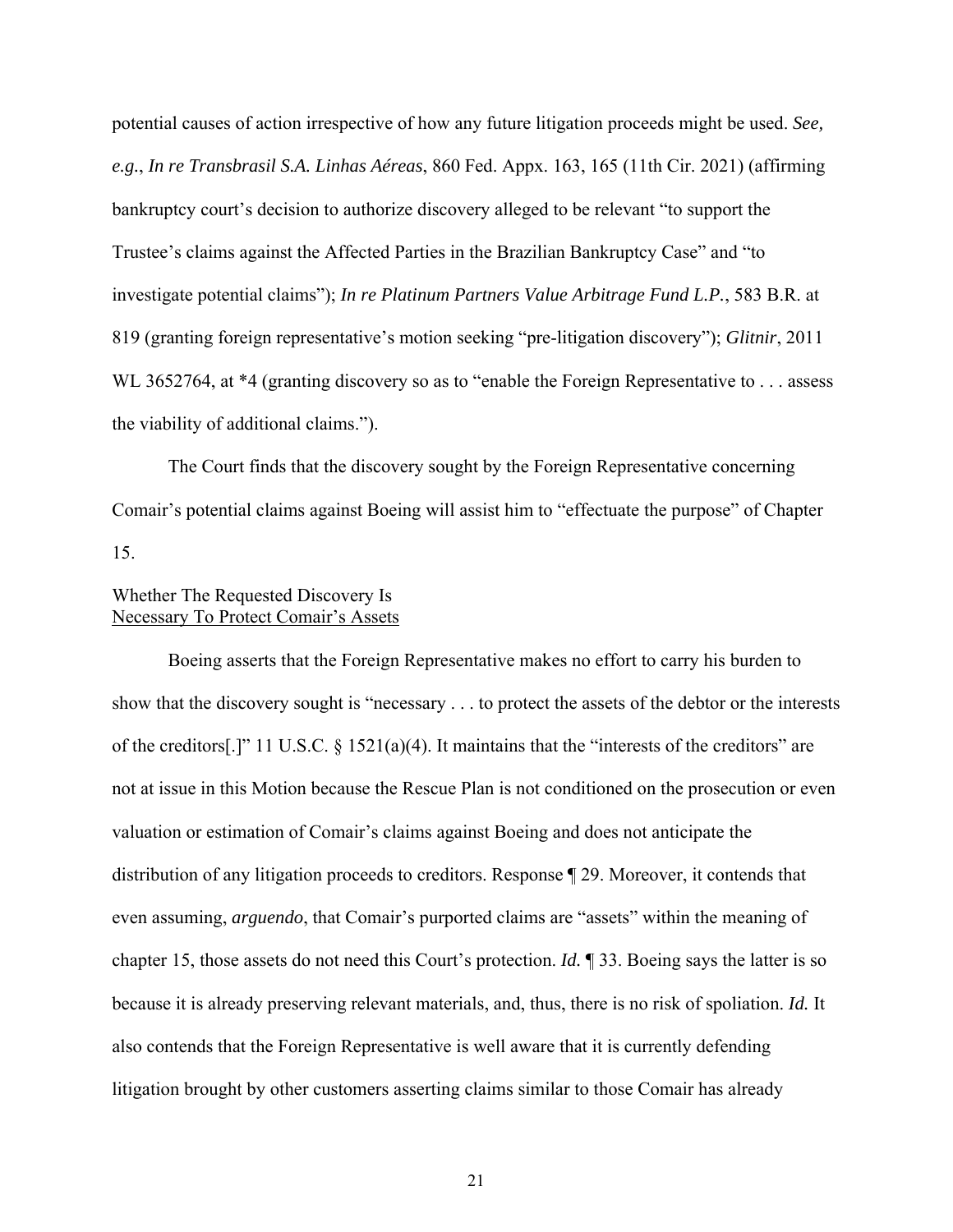described in the March 26 Letter. *Id.*20 It maintains that Comair will be fully able to pursue any claims it has against Boeing in the United States, outside the bankruptcy proceedings if it chooses to do so, and that civil litigation discovery rules will provide it all the protection it needs. *Id*.

 The Rescue Plan does not refer to Comair's dispute with Boeing or any claims that Comair may assert against Boeing. Indeed, as filed, that plan fixed March 31, 2021, as the target "Substantial Implementation Date," *see* Rescue Plan §7.4.2.2, which, Boeing contends, is inconsistent with any possibility of prosecuting and resolving litigation against it as part of the Rescue Plan. Response ¶ 14. Moreover, as Boeing notes, the plan provides a waterfall of distributions of assets to creditors that does not specify any litigation proceeds. *See* Rescue Plan § 6.10. Boeing maintains that, as filed, the Rescue Plan contemplated that the Business Rescue Practitioners would monitor Comair's operating costs, and "mothball" Comair's fleet for a period of time as the company recapitalized and the lockdowns implemented as a result of COVID-19 relaxed. Response ¶ 15. It contends that it is through that retrenchment and recapitalization that the Business Rescue Practitioners seek to maintain Comair as a going concern, increasing recovery to creditors, and maintaining the jobs of Comair's employees. *Id.* It also asserts that since the adoption of the Rescue Plan, in furtherance of the plan, the Business Rescue Practitioners have continued to operate Comair and have substantially implemented the plan. *Id.* ¶ 16. In other words, Boeing maintains that Comair's reorganization is essentially complete. *Id*. at 1. To that end, Boeing asserts that:

<sup>20</sup> *See* Response ¶ 33 (citing *Smartwings, A.S. v. The Boeing Company*, Case No. 2:21-cv-918 (W.D. Wash. July 9, 2021); *Wilmington Tr. Co. v. The Boeing Company*, Case No. 2:20-cv-402 (W.D. Wash. Mar. 13, 2020); *Norwegian Air Shuttle ASA v. The Boeing Company*, Case No. 20-cv-04108 (N.D. Ill. July 13, 2020)).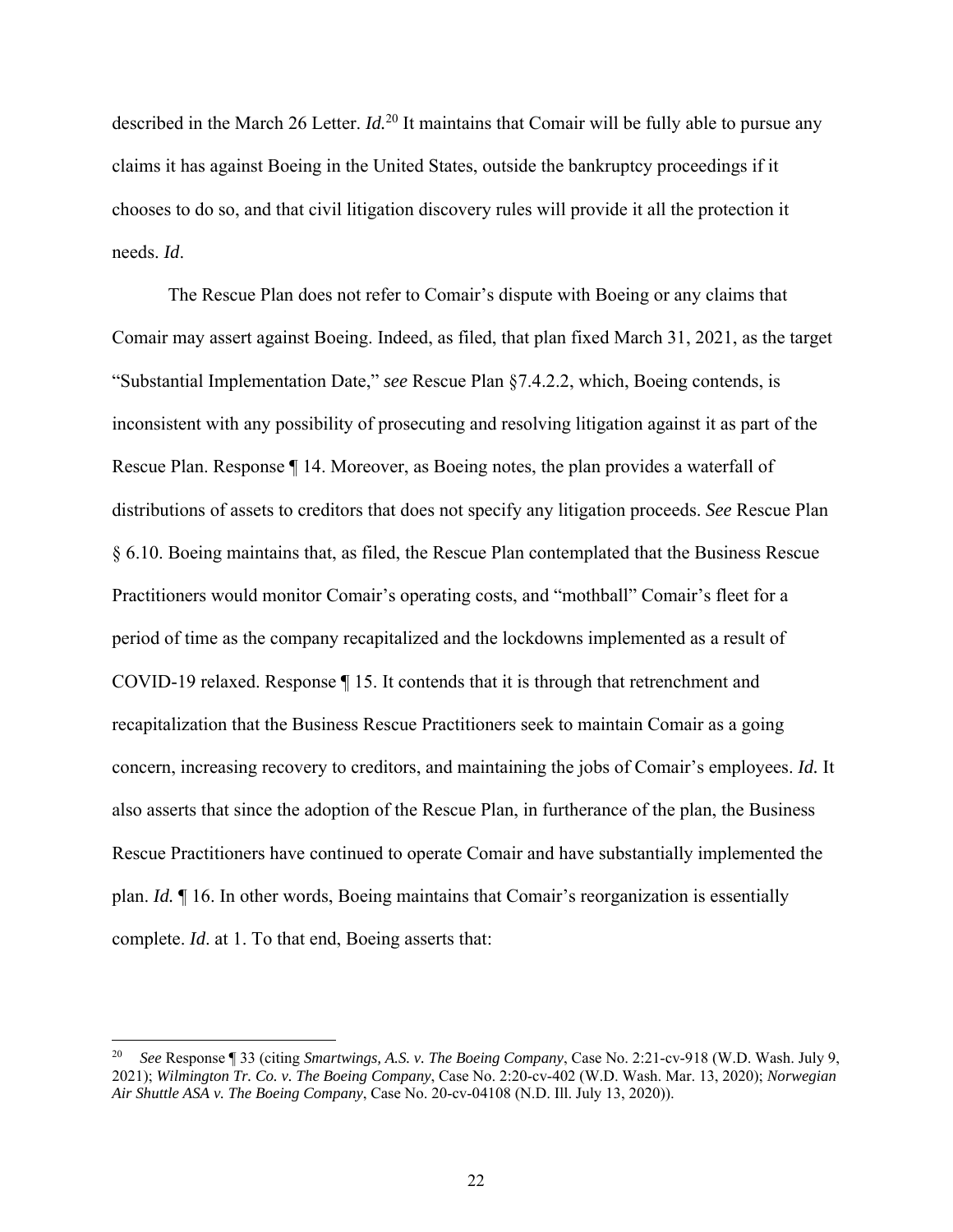The recapitalization of the Company under the Rescue Plan is complete, as the company received the contemplated equity and debt funding. December 31, 2020 Status Update; $^{21}$ 

The Business Rescue Practitioners report that "adjudication of the Creditors' Claims has been completed." July 8, 2021 Status Update; and

The Business Rescue Practitioners have "repudiated or contractually terminated, as the case may be, those onerous obligations and agreements of the Company that commenced prior to the commencement of the Company's business rescue proceedings." *Id*.

Response ¶¶ 17-19.

Under South African law, the adoption of a business rescue plan by a company's

creditors does not end the business rescue proceeding. Rather, such a proceeding ends upon the

occurrence of one of the following "Termination Events":

(i) the High Court sets aside the resolution or order that began the business rescue proceedings or the High Court converts business rescue proceedings into liquidation proceedings;

(ii) the business rescue practitioner files a notice of termination of business rescue proceedings with the Commission;

(iii) a business rescue plan has been proposed and rejected and no affected person has acted to extend the proceedings in any manner contemplated by the Companies Act; or

(iv) a business rescue plan has been adopted and the business rescue practitioner has subsequently filed a notice of substantial implementation of the plan.

Harduth Decl. ¶ 28 (citing Companies Act § 132).

A Termination Event has not occurred in the South African Proceeding. Since the

creditors adopted the Rescue Plan, the Business Rescue Practitioners have provided affected

persons with notice of corrections and revisions to the Rescue Plan, as well as Status Updates on

<sup>&</sup>lt;sup>21</sup> A copy of the December 31, 2020 Status Update is annexed as Exhibit 3 to the Response.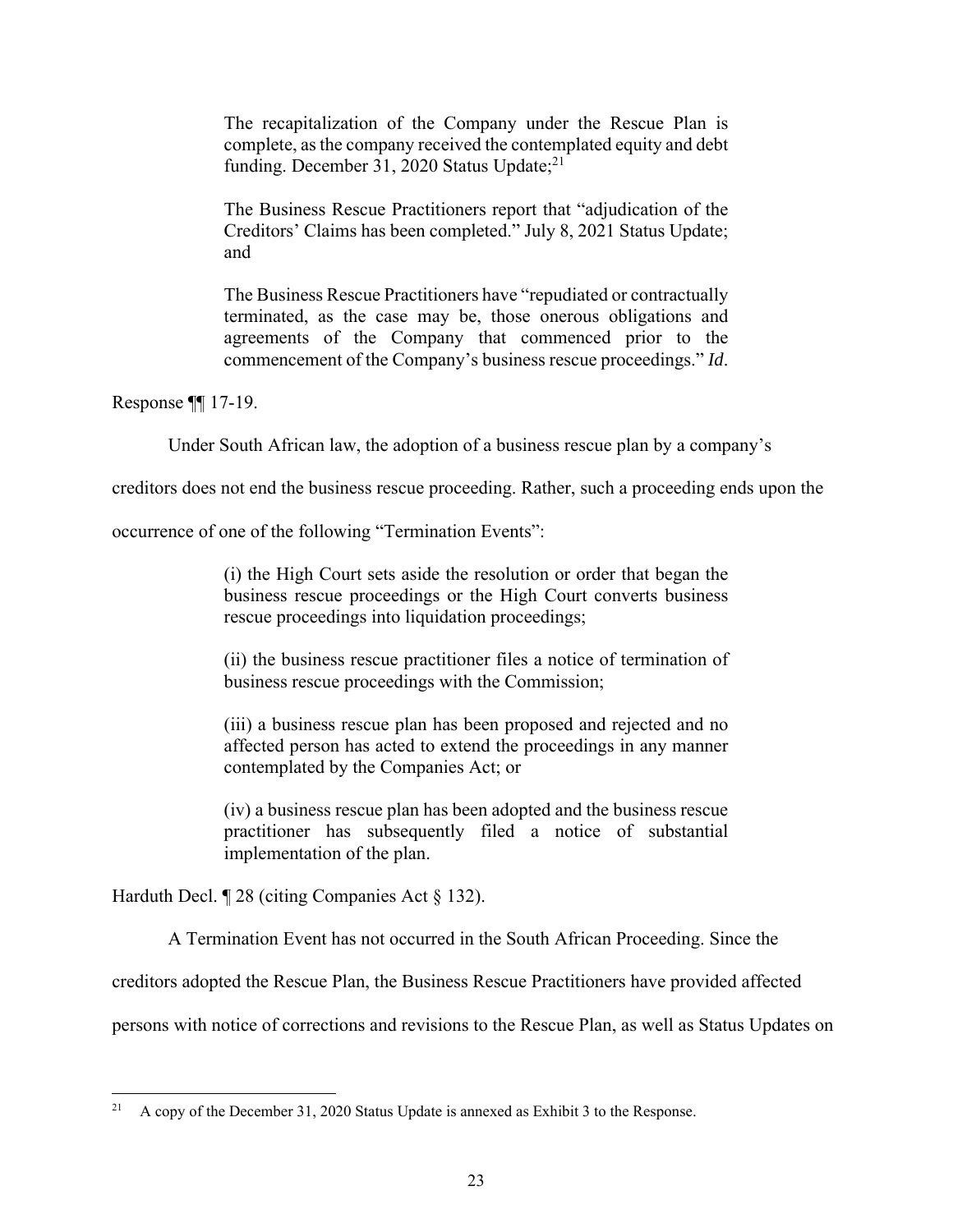the progress of the South African Proceeding. Collyer Decl. ¶¶ 29, 31. The Business Rescue Practitioners are required to publish these Status Updates precisely because the Rescue Plan is not complete. *See, e.g.,* July 8, 2011 Status Update § 1 (noting that by statute, the Foreign Representative is required to file Status Reports because the Business Rescue Proceedings have not concluded). Moreover, the Business Rescue Practitioners are free to and have negotiated amendments to the Rescue Plan to ensure Comair's feasibility as a going concern upon its emergence from business rescue, including through the March 5 Rescue Plan Amendment. *See* Harduth Decl. ¶ 29; March 5 Rescue Plan Amendment. Accordingly, the Rescue Plan and South African law do not foreclose the Foreign Representative from pursuing claims against Boeing in furtherance of his effort to rescue the company. As previously noted, those potential causes of action for money damages are "contingent property interests of the debtor" and the discovery that the Foreign Representative is seeking with respect to the potential causes of action qualifies as "the taking of evidence 'concerning the debtor's assets' under section 1521(a)(4)." *See Millennium*, 471 B.R. at 346 (citing 11 U.S.C. § 1521(a)(4)). Accordingly, the relief that the Foreign Representative seeks is plainly necessary to protect Comair's assets.

Boeing also argues that even assuming *arguendo* that these claims amount to contingent property interests of the Debtor, the Court should deny the Foreign Representative's request to conduct discovery of Boeing because there is no risk of evidence spoliation, and the requested discovery is thus not necessary to protect those contingent assets. Response ¶¶ 3, 33. Boeing provides no legal support for the argument and the Court finds none. Moreover, the fact that the Debtor can seek discovery under the applicable rules of civil procedure if it ultimately commences litigation against Boeing, *id.* ¶ 33, is not a bar to the relief sought in the Motion. To find otherwise would completely eviscerate the investigatory function that section  $1521(a)(4)$  is

24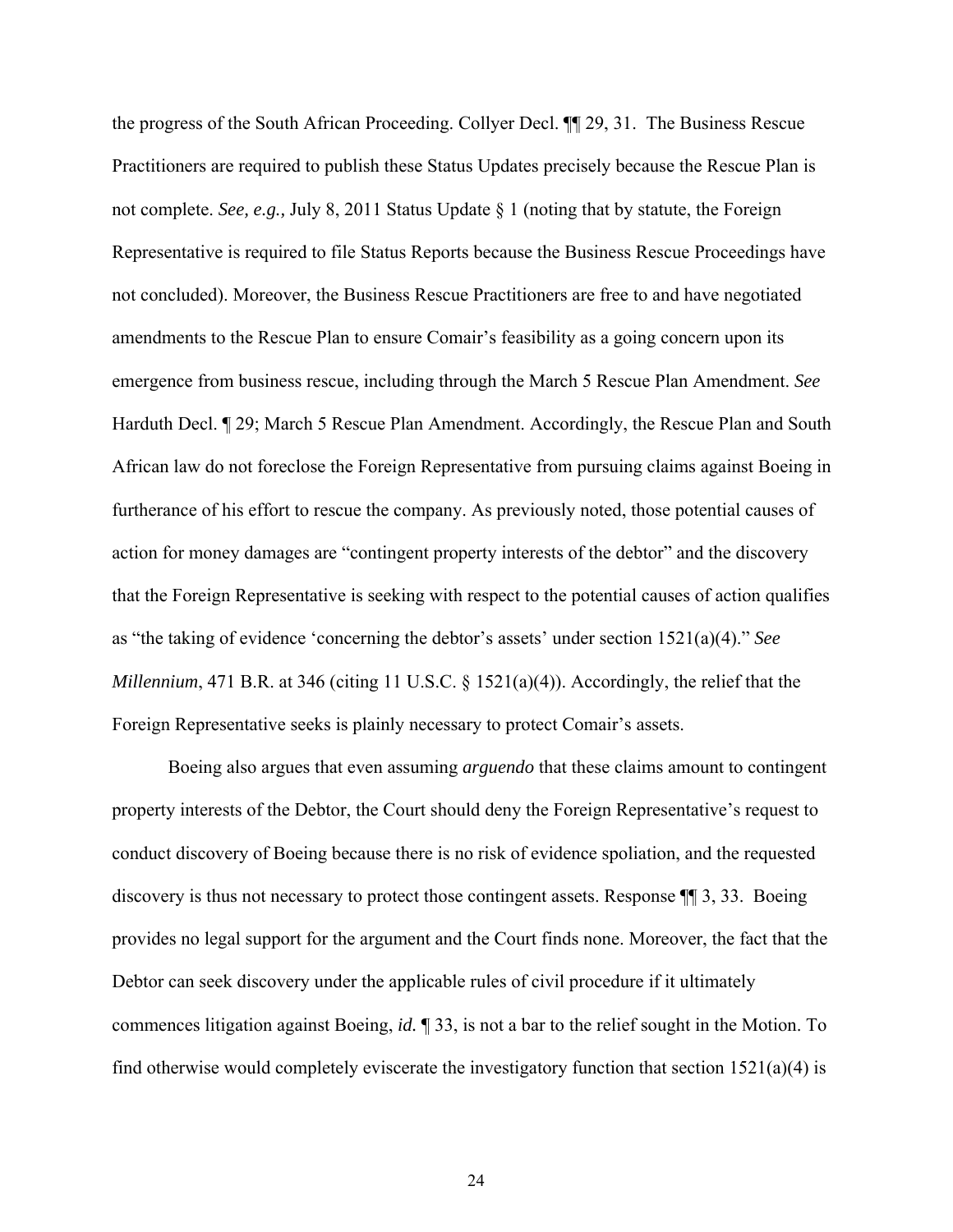designed to serve. *See Glitnir*, 2011 WL 3652764, at \*5 n.12 (noting that Rule 2004 examinations are permitted "even though it is likely that the trustee will eventually sue the target.").

 The Court finds that the requested discovery concerning Comair's potential claims against Boeing is necessary to protect Comair's assets.

### Whether The Relief Sought Sufficiently Protects Boeing's Interests

 By application of section 1522(a), the Court can grant the Foreign Representative leave to take discovery from Boeing only if Boeing's interests are "sufficiently protected." 11 U.S.C. § 1522(a). The statute does not define the term "sufficiently protected". However, the case law is clear that in applying that standard, the Court must balance the Foreign Representative's need for the requested discovery with Boeing's interests and tailor the relief in a way that does not unduly favor the Foreign Representative over Boeing. *See In re Tri–Continental Exchange Ltd.,* 349 B.R. 627, 637 (Bankr. E.D. Cal. 2006) ("Standards that inform the analysis of § 1522 protective measures in connection with discretionary relief emphasize the need to tailor relief and conditions so as to balance the relief granted to the foreign representative and the interests of those affected by such relief, without unduly favoring one group of creditors over another.") (citing GUIDE TO ENACTMENT OF THE UNCITRAL MODEL LAW ON CROSS–BORDER INSOLVENCY (the "GUIDE") ¶¶ 161-63); *In re Int'l Banking Corp. B.S.C.*, 439 B.R. 614, 626 (Bankr. S.D.N.Y. 2010) ("The idea underlying [§ 1522] is that there should be a balance between relief that may be granted to the foreign representative and the interests of the persons that may be affected by such relief.") (citing GUIDE ¶ 161). In short, "[a] determination of sufficient protection requires a balancing of the respective parties' interests." *In re ENNIA Caribe Holding N.V.*, 596 B.R. 316, 322 (Bankr. S.D.N.Y. 2019) (internal citation omitted).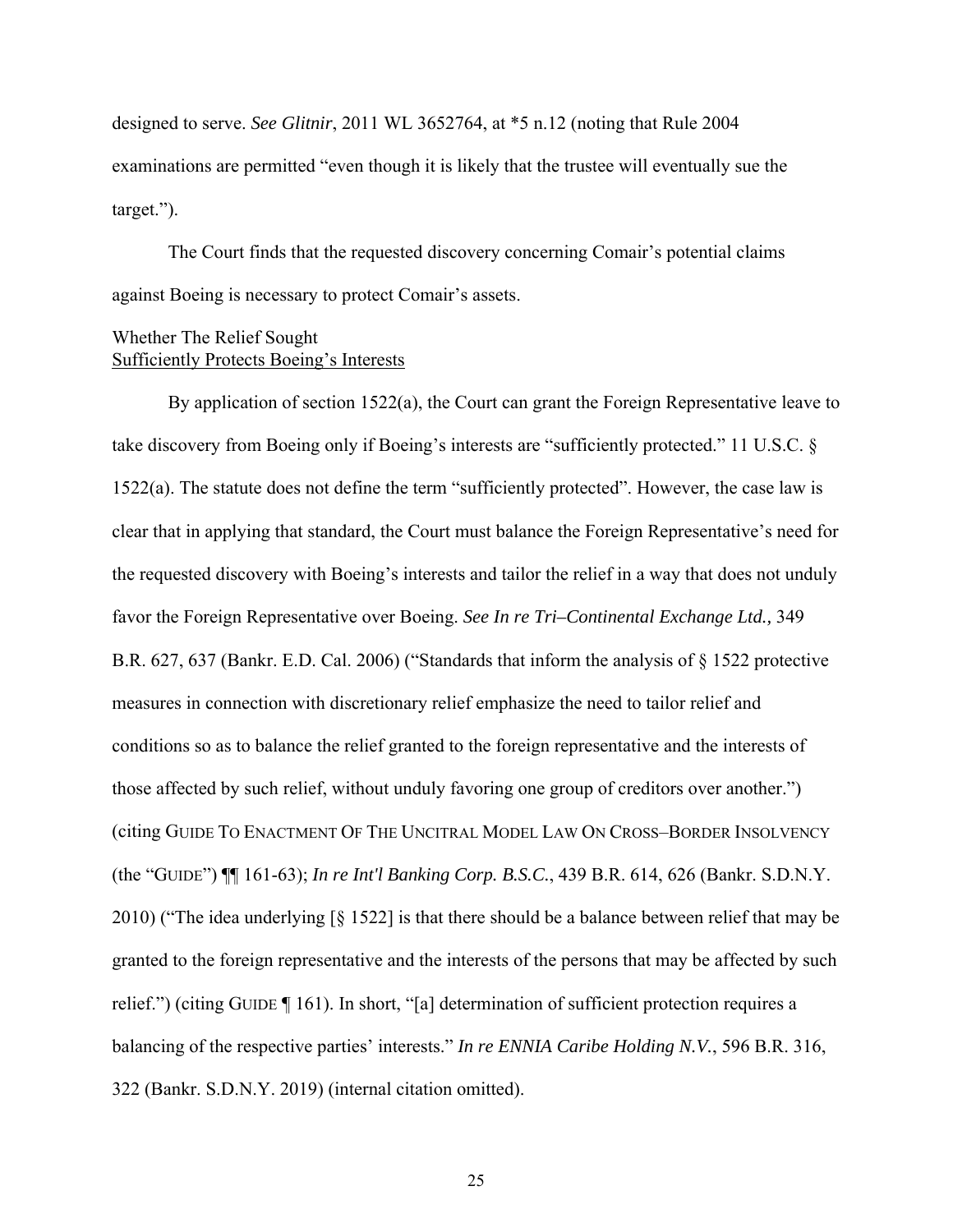Boeing contends that the Foreign Representative does not, and cannot, demonstrate that the Motion strikes that balance because Boeing is not a hypothetical future litigation adversary whose conduct the Foreign Representative must assess before deciding whether to file suit. Response ¶ 35. Boeing says that is so, because in the March 26 Letter, Comair articulated its purported claims against it. *Id.* Boeing maintains that, therefore, denying the Foreign Representative's Motion would in no way hinder Comair's position as a civil litigant if it ultimately decides to file suit. *Id*. However, it contends that granting the Motion would subject it to massively expensive and lengthy discovery before any suit is filed, while subjecting this Court to the burden of resolving the numerous, inevitable discovery disputes that would arise given the breadth of the Request for Production and the vagueness of his demand to examine any witness that he deems "appropriate." *Id*.

Generally, a litigant cannot use the bankruptcy laws as a "back door" to benefit "pending litigation outside of the bankruptcy court." *In re Enron Corp.*, 281 B.R. 836, 842 (Bankr. S.D.N.Y. 2002). Boeing says that, in substance, the Foreign Representative is attempting to do just that. Boeing's commercial dispute with Comair has been pending for over a year and a half. Boeing says that based on the claim described in the March 26 Letter, it is not a hypothetical future litigation adversary whose conduct the Foreign Representative must assess before deciding on whether to file suit. Response  $\frac{935}{125}$ . Boeing argues that section 1521(a)(4) does not contemplate injecting the court into its long-standing commercial dispute with Comair (even though a lawsuit has not been filed), and that the Court should not permit the Foreign Representative to circumvent the protections of the adversary process that Boeing will have if Comair files the lawsuit it has already described. *Id*. ¶ 36. In that context, Boeing argues that the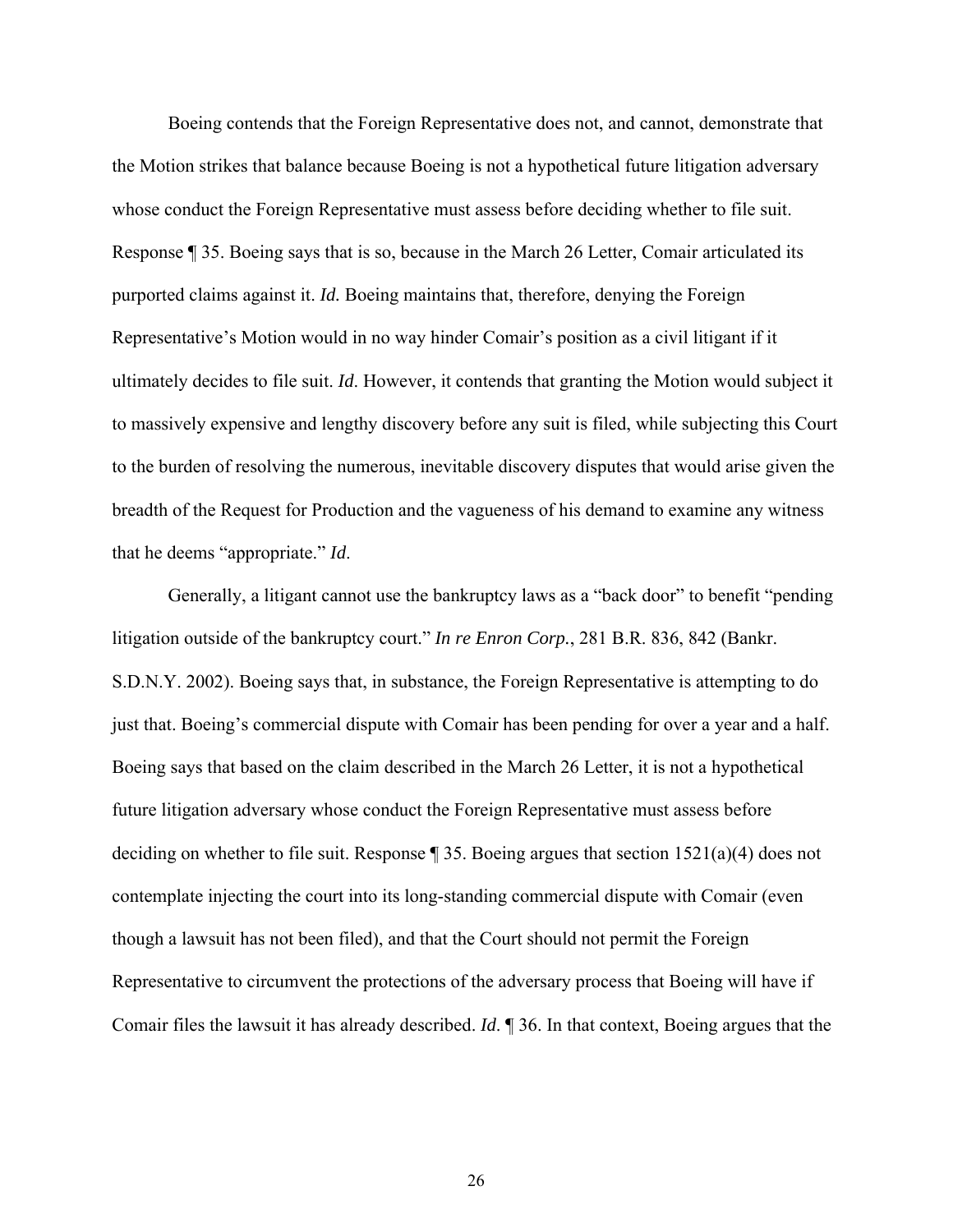Foreign Representative does not, and cannot, demonstrate that the Motion strikes the necessary balance called for under section 1522. *Id*.

Boeing overstates the significance of the March 26 Letter and in doing so, downplays the Foreign Representative's need for discovery. In that three-page letter, the Foreign Representative identified one of the potential causes of action against Boeing that he is investigating. He maintains that the facts supporting that single claim were garnered from publicly available information, which does not reveal the complete picture of Comair's relationship with Boeing. Reply ¶ 23. The Foreign Representative also is exploring contract and other claims which would be substantiated by facts not available in the public domain. The Foreign Representative requires discovery to complete his investigation and satisfy his duties under South African law. *Id*. Discovery concerning Comair's potential claims against Boeing thus falls squarely within the scope of section 1521(a)(4). *See Millennium*, 471 B.R. at 346; *Markus*, 607 B.R. at 390; *Platinum Partners*, 583 B.R. at 821.

Based on the foregoing, the Court finds that the Foreign Representative has established grounds under section  $1521(a)(4)$  to conduct discovery of Boeing relating to causes of action that Comair may hold against Boeing and the extent of Comair's potential monetary recovery from Boeing.

The Foreign Representative has served 40 document requests seeking documents relating to events that occurred over a period of more than eleven years. *See* Request for Production. He has declined to request the examination of specific persons or entities, but rather generally seeks to examine an indeterminate number of "[w]itnesses as [he] deem[s] appropriate[.]" *See* Motion ¶ 23; *see also* Proposed Order ¶ 2. As noted, Boeing contends that the proposed discovery is massively overbroad. The Foreign Representative disputes that contention. The parties are

27